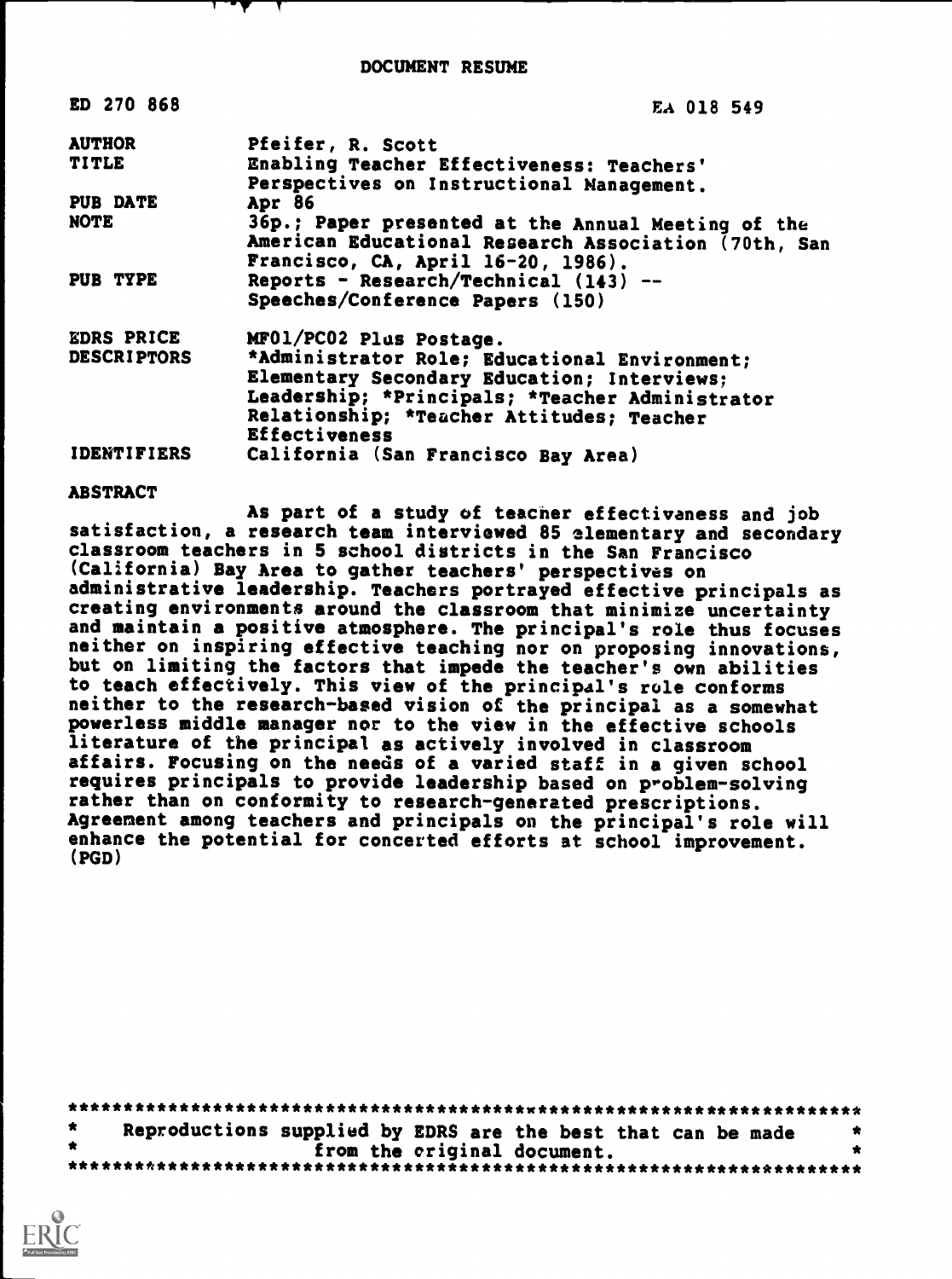$\epsilon^{\star}$ 

**1)**This document has been reproduced as **the contract of the person** or organization **and the contract of the contract of the contract of the contract of the contract of the contract of the contract of the contract of the** 

r Minor changes have been made to improve reproduction puatity

Points of vie\* or opinions stated in this docu n.ent do not necessarily rePresent official OE RI positron or policy

"PERMISSION TO REPRODUCE THIS MATERIAL HAS REEN GRANTED BY

TO THE EDUCATIONAL RESOURCES INFORMATION CENTER (ERIC)"

# ENABLING TEACHER EFFECTIVENESS: TEACHERS' PERSPECTIVES ON INSTRUCTIONAL MANAGEMENT

R. Scott Pfeifer Stanford University School of Education

Paper presented at the Annual Meeting of the American Educational Research Association San Francisco, April, 1986

EA OIP 549

Special thanks go to the Walter S. Johnson Foundation which supported this project. I am grateful to Milbrey McLaughlin for her guidance and direction throughout this project, and to Larry Cuban, Penny Jones, Deborah Swanson-Owens, Annette Lareay, and Sylvia Yee for their helpful comments on an earlier draft of this paper. The opinions expressed do not necessarily reflect the position or policy of the Walter S. Johnson Foundation, and no official endorsement should be inferred.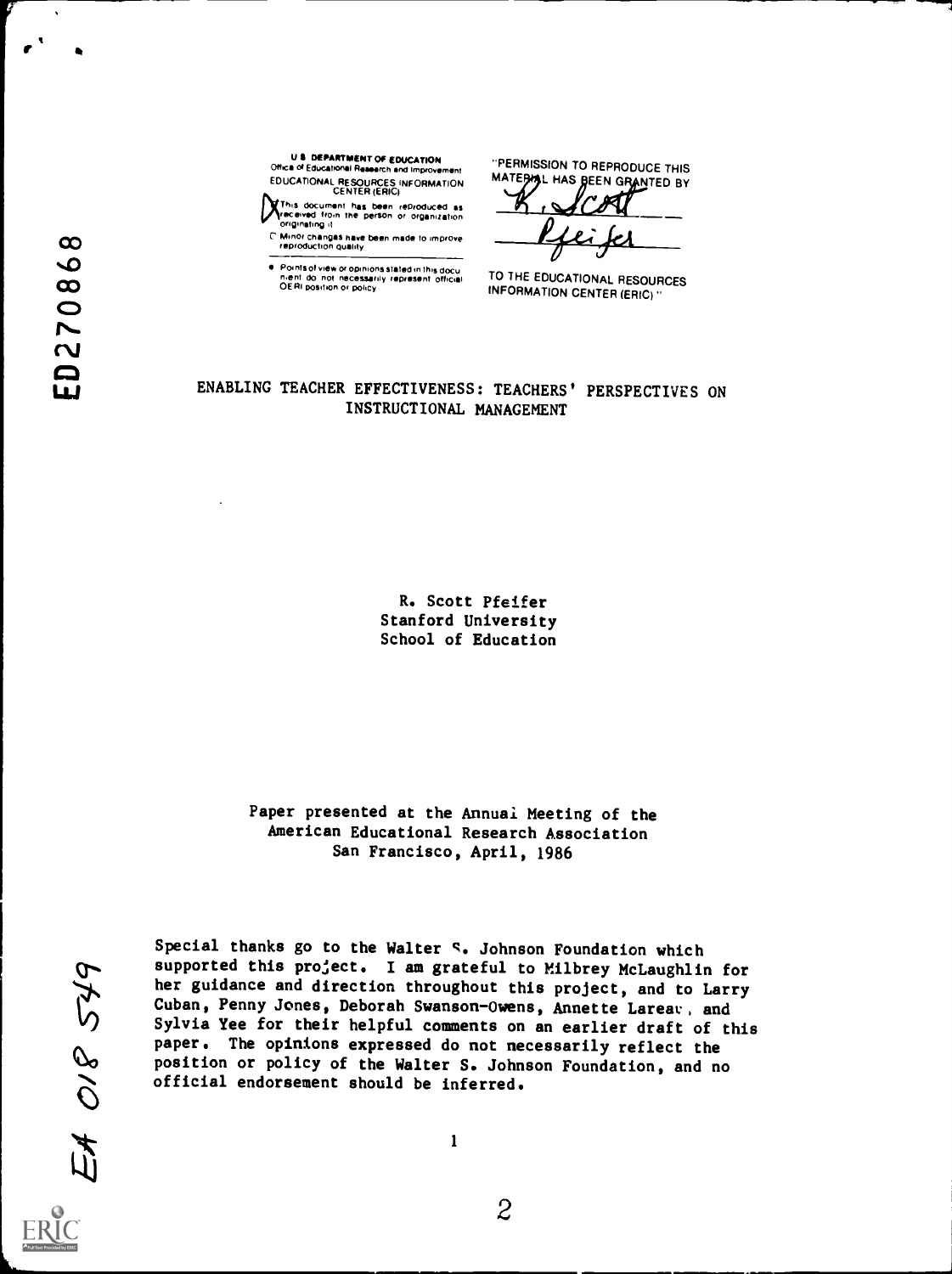# ABSTRACT

Despite the fact that research on the role of the principal has generated extensive lists of traits, behaviors, and strategies effective principals display, the link between principals' behavior and teacher effectiveness still remains somewhat of a mystery. Understanding teachers' perspectives regarding what constitutes school site leadership represents one way to move beyond questions of what effective principals do to an understanding of how and why specific behaviors translate into improved instructional outcomes.

As part of a study of the sources of teacher effectiveness and job satisfaction, a research team interviewed 85 classroom in an effort to construct a picture of administrative leadership from teachers' perspectives. Rather than images of "heroic leadership" or "gatekeeper of change," teachers portrayed an effective principal as someone who builds an environment around the classroom that minimizes uncertainty and maintains a positive atmosphere. In short, teachers view the principal's role as one of enabling effective instruction by teachers.

Merging this view of the principal's role with other research that portrays principals as somewhat powerless, middle managers, or the literature on effective schools that describes principals as strong individuals who actively intervene in classroom affairs presents a dilemma for both researchers and practitioners. Yet several conclusions emerge.

One component of leadership in schools involves "the mundane work of making a bureaucracy work." (March, 1978). Yet teacher diversity also requires principals to find the proper balance between control and discretion so that teachers with differentiated needs experience conditions that support them. By focusing on the needs of a given staff and a given school, leadership becomes an exercise in problem solving, not conformity to a set of research generated prescriptions.

Future research must still focus on merging teachers' and principals' perspectives. Understanding how principals who are constrained by limited resources and power can still successfully buffer teachers' classrooms from organizational uncertainly still remains a mystery. An image of instructional management that focuses on the linkages between the school and classroom promises ultimately to unite teachers and administrators in the school improvement effort.



 $2 \t{1}$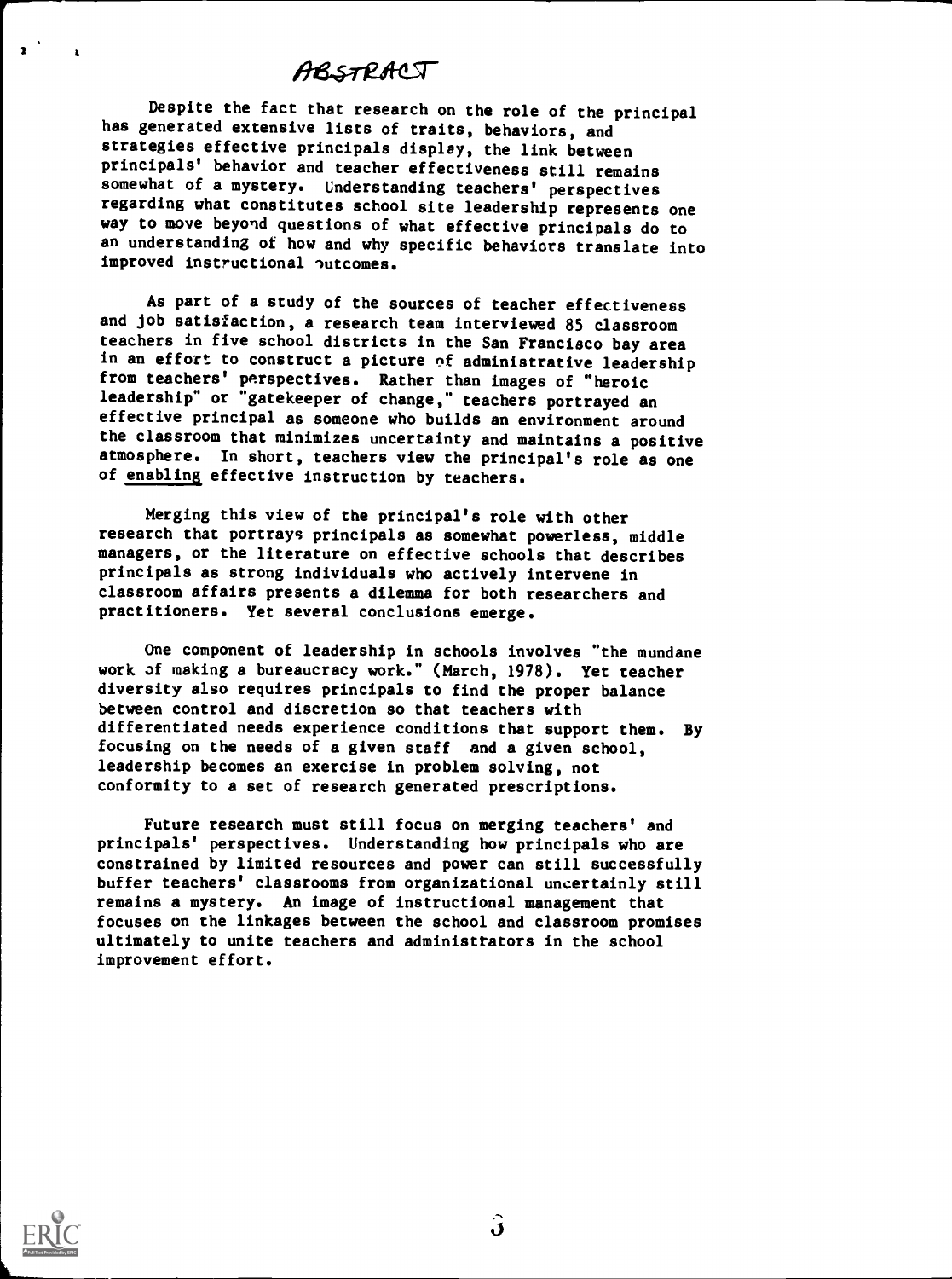Images of educational leaders--strong, charismatic individuals possessing a vision of what instructional excellence means, coupled with the organizational skill to implement it--are familiar to virtually every teacher and administrator in education. John McPhee's (1966) description of Frank Boyden, former headmaster at Deerfield Academy or Sarah Lightfoot's (1983) portrayal of Norris Hogans, principal of George Washington Carver High School in Atlanta, support the persistent belief that great men and women do make a difference. Leadership is a highly valued commodity in our society and, in many ways, we find it difficult to envision a successful organization, including a school, that does not have a strong leader.

This fascination with leadership has generated a plethora of research suggesting that the principal exerts a great deal of influence on instructional outcomes (e.g., see Leithwood & Montgomery, 1982; Purkey & Smith, 1983; Hallinger & Murphy, 1985 for reviews of this research.). Early efforts contributed to an understanding of the principal's role by identifying broad indicators of effectiveness such as emphasis on goals (Brookover et al, 1978), coordination of the instructional program (Wellisch et al, 1978), and monitoring of student progress (Venesky & Winfield, 1979). Recent approaches have attempte' to translate these global conceptions of the principal's role into specific job behaviors (Hallinger & Murphy, 1985). And though research has produced list after list of "effective principal behaviors"--a recent compilation of research revealed a list of over 80 traits exhibited by effective principals (PDK, 1983)--the fact remains that leadership never seems to emerge simply because someone followed a particular recipe. Debates rage over which metaphor for



1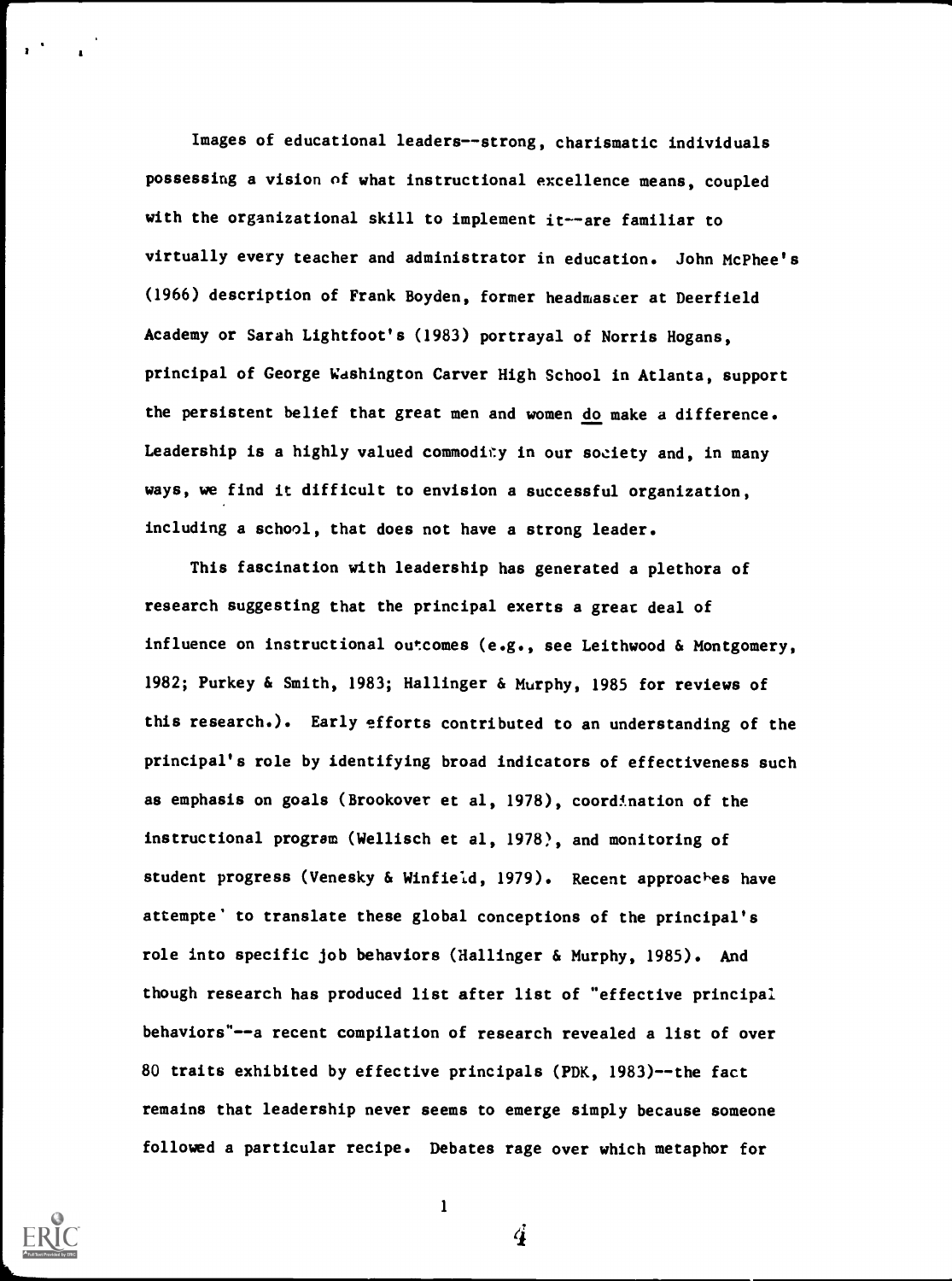the principalship--manager or instructional leader--best describes the role (Tracy, 1984; Dwyer et al, 1985).

Supplementing this research on principal effectiveness is a wide range of studies that attempt to provide insights into the principal's role by offering greater definition to and understanding of its complexity. For example, research in the tradition of Mintzberg's (1973) time and motion studies of managerial behavior characterizes the principal's role as fragmented and disjointed, composed of brief, verbal encounters with few if any unifying elements (Martin and Willower, 1981). An opposing, interpretive view emerges from the work of Lortie (1983), Sarason (1982), and Walcott (1973) who use both the results of interviews and direct observation to penetrate the "subjective world" of the school principal. This work portrays principals as "middle-men," buffeted by a variety of difficult-tocontrol forces and competing demands both within and outside of the school. Principals differ in the degree to which they act to control these factors, or be controlled by them (Sarason, 1982; Crowson & Morris, 1985). Recent efforts attempt to merge the descriptive and interpretive approaches (Dwyer et al, 1985).

In many ways, research on the leadership role of principals is barely emerging from its infancy. Many research efforts treat the link between principal behavior and teacher effectiveness as a black box, failing to focus on the ways in which global behavior; such as pursuing a vision, maintaining high standards, or developing trust actually translate into increased instructional effectiveness (Rowan, Bossert, and Dwyer, 1983; Kroeze, 1984). Most studies are correlational in nature, focusing on what it is that effective



2

 $\mathfrak{H}$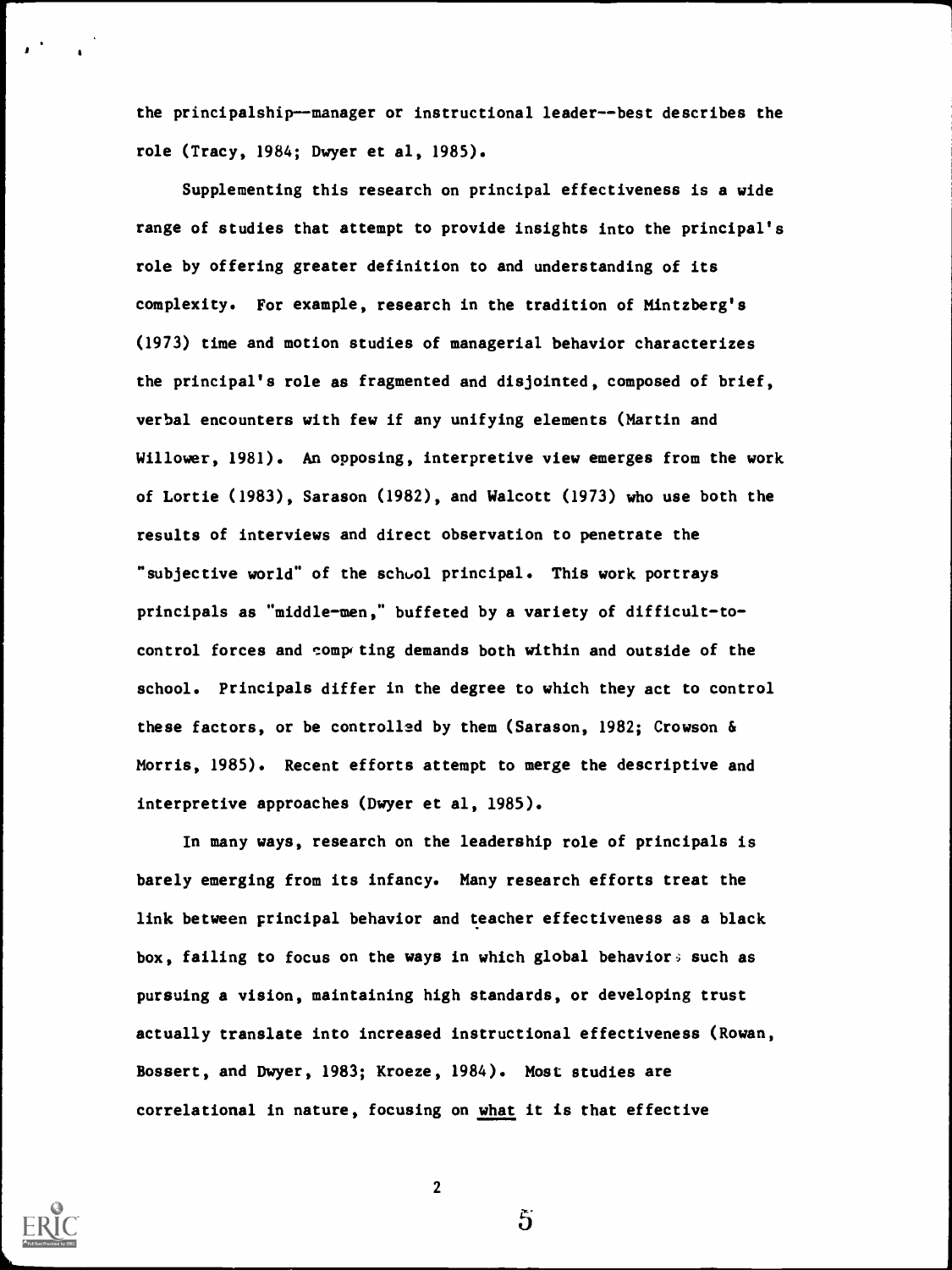principals do without taking into consideration how and why specific behaviors might penetrate the classroom (Bridges, 1982; Persell, 1982). The unfortunate result is that study after study simply adds behaviors to the list until "the skills and traits needed for the job sound almost like a description of Wonder Woman or Superman" (PDK, 1983:3).

To move beyond questions of "what effective principals do" to an understanding of how and why these behaviors influence student learning requires the generation of conceptual models to guide interpretation (e.g., see Bossert, 19C2; Leithwood & Montgomery, 1982). Models which specify the interrelationships among individual and organizational variables help to address issues of causality. In their absence, practitioners and researchers alike risk mis-applying research findings because complex bureaucratic and cultural contexts modify and warp well-meaning policies into unintended outcomes (Firestone & Wilson, 1985).

Leithwood and Montgomery (1982) have developed a model for understanding the impact of principal behavior on student learning composed of three variables: (1) principal strategies, (2) classroom related and school related factors, and (3) student learning. They suggest that research should focus on two fronts:

- o attempts to define specific classroom and school factors that influence student learning, and
- o attempts to identify specific principal strategies which influence the classroom and school.

This paper explores the latter alternative. As part of a study of the sources of teacher effectiveness and job satisfaction, a research team interviewed 85 classroom teachers in five school districts in the San Francisco bay area. Using this data, I will



 $\mathbf{I}$ 

3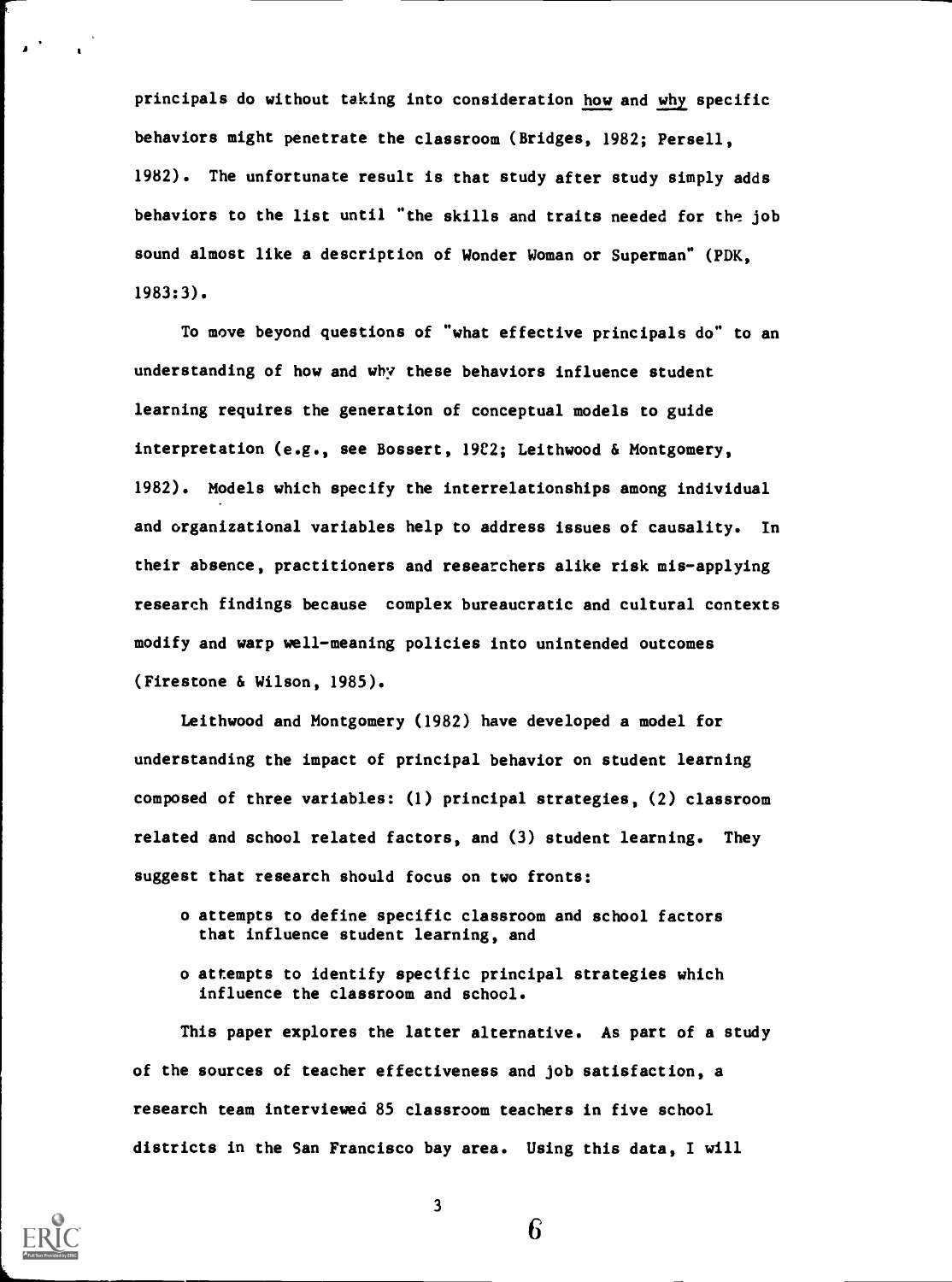paint a picture of administrative leadership through the eyes of classroom teachers, a picture constructed from their responses to open ended questions regarding organizational factors that support and detract from their effectiveness. The picture of leadership that emerges is one grounded in the norms and values of practicing 1 teachers.

Teachers' perceptions generated this portrait of instructional management. Thus, it understandably represents an incomplete picture. They often ignore the fact that principals are also constrained by many forces beyond their control. Teachers focused their comments on the classroom, often failing to consider other aspects of school-site administration involving non-instructional matters. However, even an incomplete picture of what teachers believe administrators "ought" to do to support effective classroom instruction is helpful. It begins what will hopefully become an increasingly productive dialogue that merges principals' and teachers° perspectives regarding life in schools and classrooms.

### An Overview

Teachers spoke with one voice in identifying the principal as the central actor in shaping the environment around their classroom. Not surprisingly, over 95% of the teachers in our sample responded that their school was different in some way as a direct result of its principal. In both substantive and symbolic ways, the principal "sets the tone."

Teachers view their work as exceedingly complex, filled with 2 ambiguity and uncertainty . Yet they lack the status and authority to control their environment. In the face of this uncertainty and

7

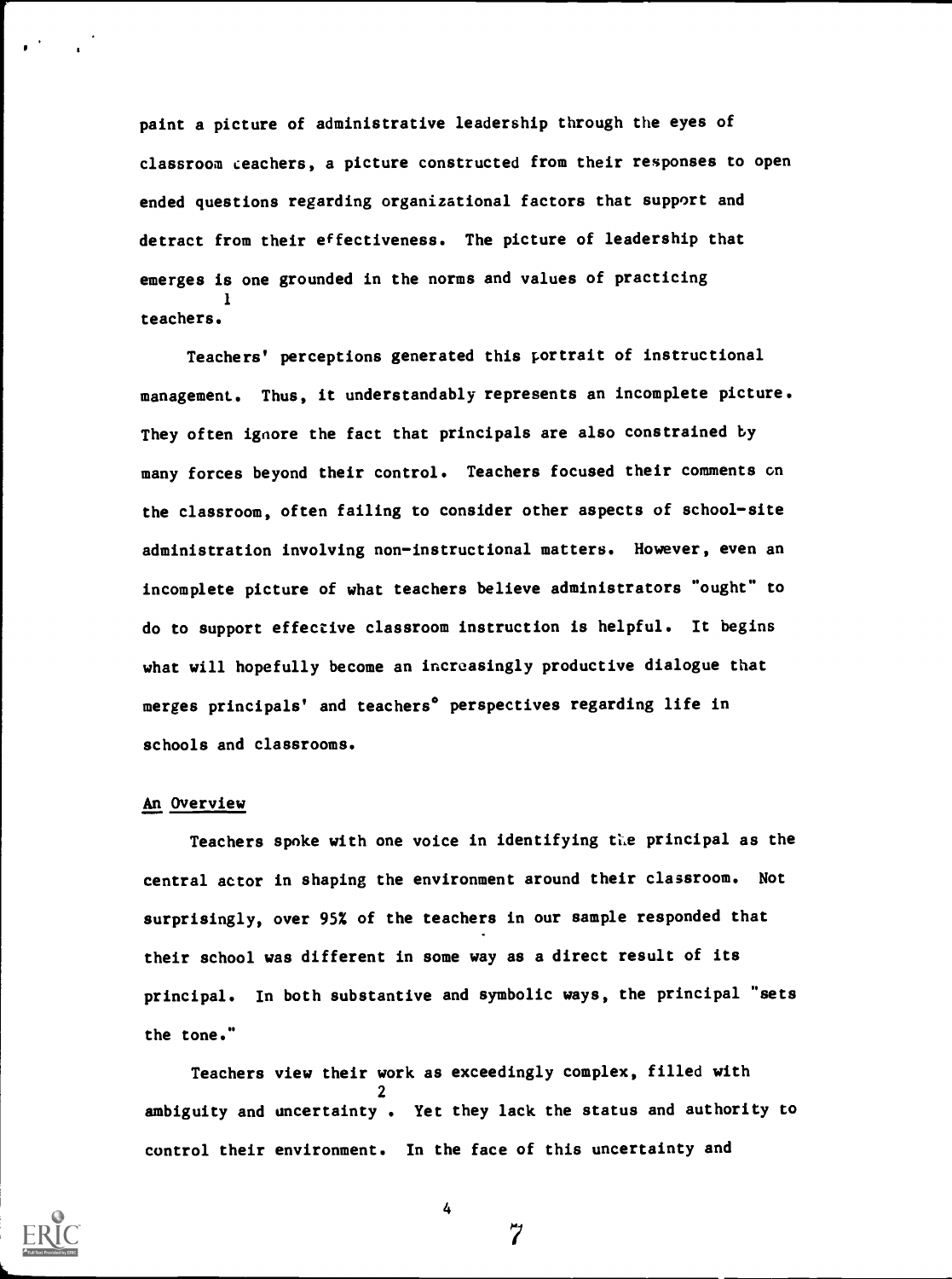vulnerability, teachers turn to the principal--the individual with .he greatest access to parents, central office personnel, school staff, and students--to shape the environment around their classroom. Simultaneously, the principal must maintain the feelings of autonomy and professional efficacy that teachers believe are essential to generating increased effectiveness in the classroom.

What emerges from teachers' comments is a description of administrative behavior that is neither surprising nor revolutionary, nor filled with images of heroic leadership. But effective administration does involve a delicate balancing act. Teachers expect their principal to minimize uncertainty and promote a positive atmosphere in the environment around their classroom without intruding and removing what little discretion they possess. From teachers' perspectives, leadership in schools becomes a task of 3 enablement , a task of providing the conditions that allow competent teachers to flourish and to maximize their effectiveness. 4

But teachers' comments went beyond such broad generalizations in describing the principal's role. They focused  $J_0$  specific acts of buffering and bridging between the environment (school and community) and their classroom which influenced their effectiveness. Teachers desire the principal to insulate them from the uncertainties associated with teaching, to seal off the the daily interaction between teacher and student in the classroom from unnecessary 5 ambiguity. Not surprisingly, teachers felt most successful when the principal was a source of certainty, not the reverse.

A decade has passed since Dan Lortie spoke of the "endemic uncertainties of teaching" as a theme that dominated the perspective



5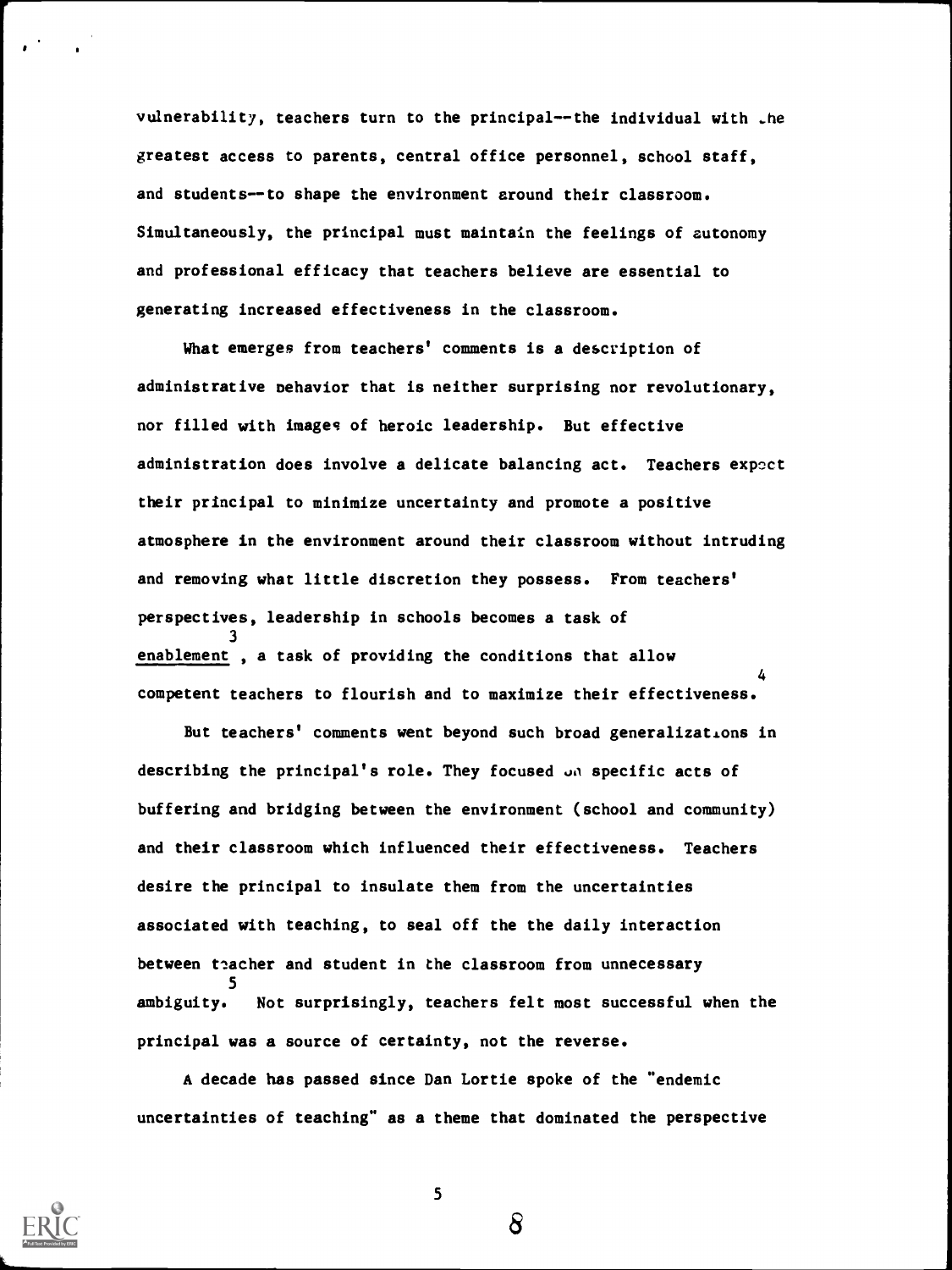that teachers bring to their job (Lortie, 1975). In discussing this theme, Lortie alluded to teachers' comments pertaining to tie uncertain outcomes of teaching. That is, teachers never seemed to be sure if what they did in the classroom with students really ever had the desired effect.

The current analysis extends Lortie's original point one step further. Teachers' perceptions regarding their profession are not dominated solely by uncertainty regarding outcomes; they are also consumed by uncertainties surrounding the teaching process itself. Influences outside teachers' control make the process as well as the outcomes of teaching problematic. Broken copying machines, unannounced field trips that remove students from class, spur of the moment parent conferences to justify a failing grade, an unceasing parade of classroom interruptions--these and a myriad of other surprises can create a daily classroom environment where teachers define success in only the most modest of terms. When asked what prevents .im from doing his best, one suburban high school teacher answered in this way:

Interruptions...In one period today, I had three phone calls and three people came into my room. It is unbelievable. To me, classroom time is sacred. Every time there is an interruption in a discussion, you completely lose any semblance of order.

Teachers reveal their vulnerability to circumstances beyond their control in comments such as this. More importantly, our interviews with teachers confirm prior research which suggests that principals who successfully implement policies that limit classroom interruptions can increase allocated learning time and potentially, teacher effectiveness (Stallings & Mohlman, 1981).

However, teachers' descriptions of conditions supporting their

9

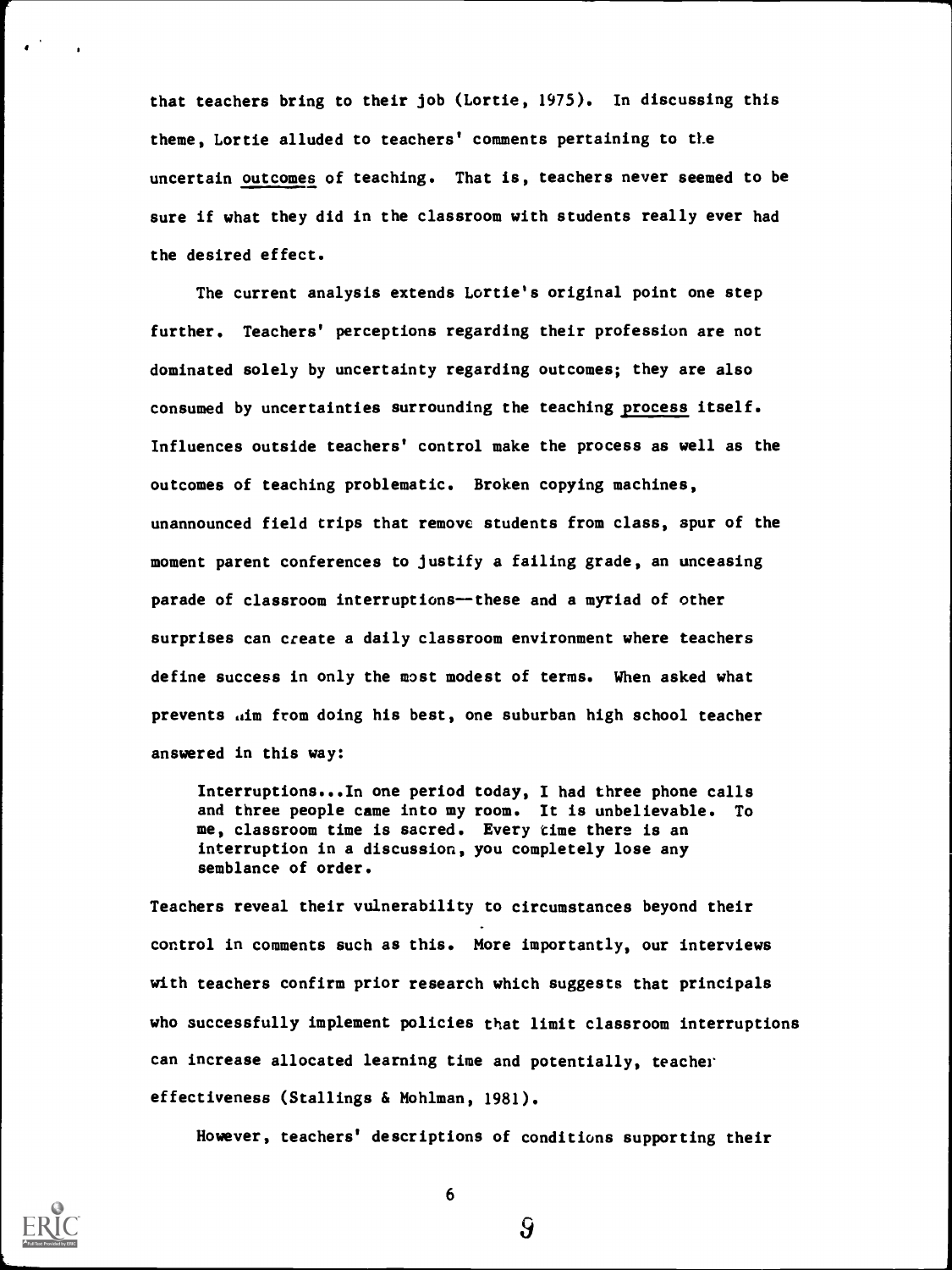effectiveness turn on a second issue as well. Beyond administrative efforts that insure adequate time, materials, and training, teachers require an enabling "affective" environment, as well. Often referred to as "school climate," the manner in which the principal shapes the norms and attitudes shared by staff and students stands as a central concern for teachers. Teachers spoke of such things as support, a sense of professional safety, pats on the back and other forms of recognition, camaraderie, and a family feeling. All of these experiences are important to teaching success from teachers' perspectives. According to a veteran, junior high math teacher:

This is the first principal that asks, "What can I do for you?" I feel much better and more confident [because of her]. I feel respected as a teacher and as an individual and this gives me more energy to give more positive input to my work.

Though most individuals could not articulate why such an environment was so important, those who did alluded to the importance of minimizing stress and avoiding burnout in maintaining effectiveness. Accordingly, teachers turned to the principal as the primary architect of this critical, positive environment. It appears that teachers invest a great deal of affect in their view of the principal, looking to the office as a symbolic one that can be used to manipulate school-wide morale (Firestone and Wilson, 1985). What others have described as a "positive ethos" npears to be essential to effective instruction (Rutter et al, 1979).

The view of administrative leadership as a job involving uncertainty reduction and the maintenance of a positive atmosphere has been discussed by others (e.g., see Sweeney, 1982; Rosenholtz, 1985; Rutherford, 1985). But unlike studies which view schools as rational



7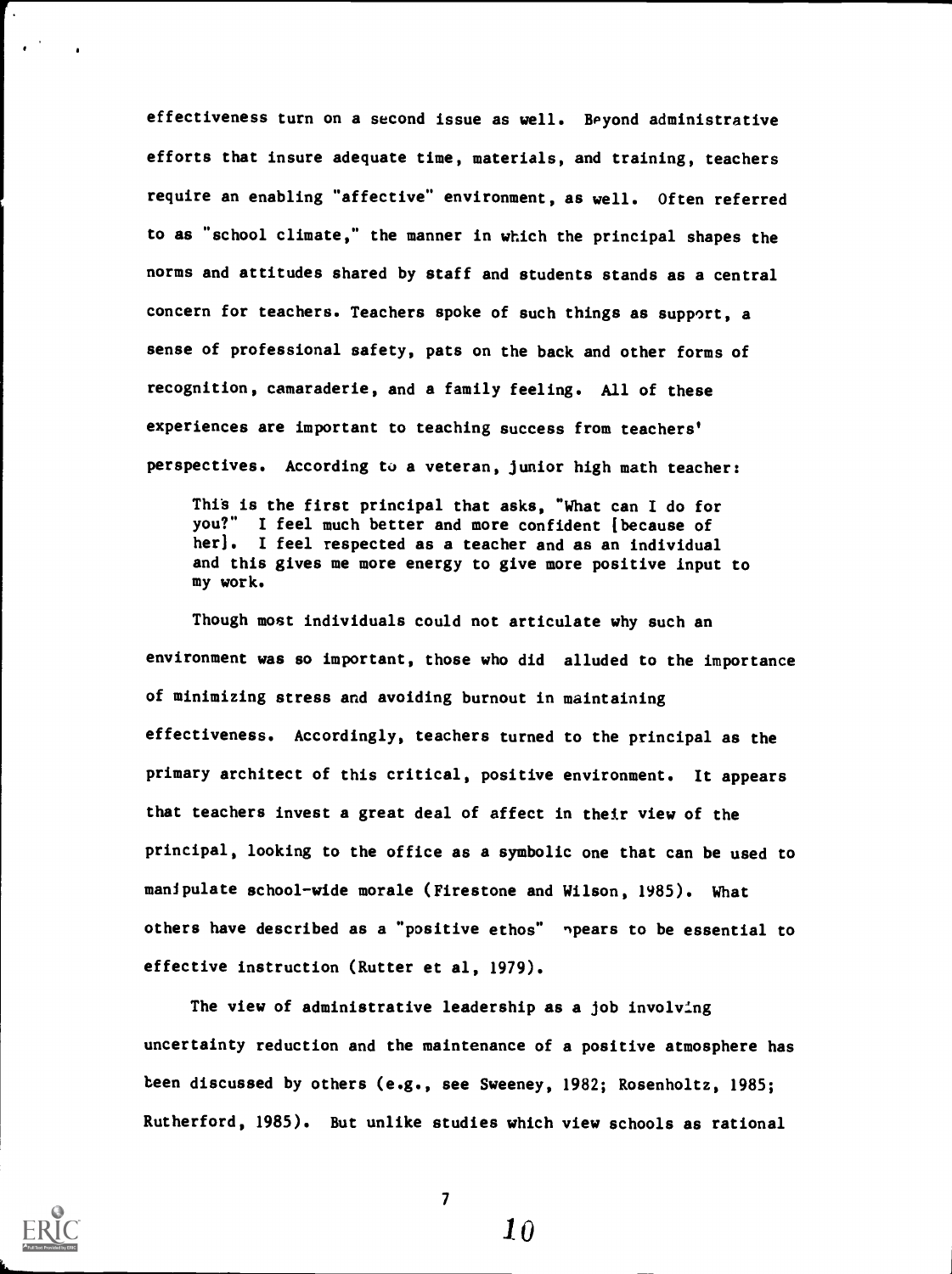systems and leadership as a process of tightly coupling policies to outcomes and frequent intervention in classroom and curricular affairs, the teachers in our sample offered a more subtle perspective on the principal's role. Enabling effective instruction in varying contexts may involve quite diverse strategies on the part of the principal. It involves differentiated responses to teachers' individual needs. It challenges school administrators to become problem solvers, not recipe followers, in their efforts to increase teachers' efficacy.

Yet, it appears that the overly prescriptive quality of the research on principal effectiveness may have prompted some administrators to act without fully taking into consideration the consequences of specific actions in a particular context. Principals often implement policies based on an over-simplified view of what is, in fact, a complex role in a complex undertaking (Lortie, 1983). Indeed, teachers in our sample recounted numerous examples of administrative actions that actually generated incompetence rather than reduced uncertainty and enabled effectiveness. Their comments illustrate the complexity involved in managing a school.

Below, I discuss each of the conditions enabling teacher effectiveness in turn, using teachers' comments to support my argument.

#### Enabling Teaching Effectiveness by Minimizing Uncertainty

Children are full of surprises, and the challenge of dealing with an amazing variety of minor crises, emotional displays, and unexpected occurrences is one thing that makes involvement with children an

11

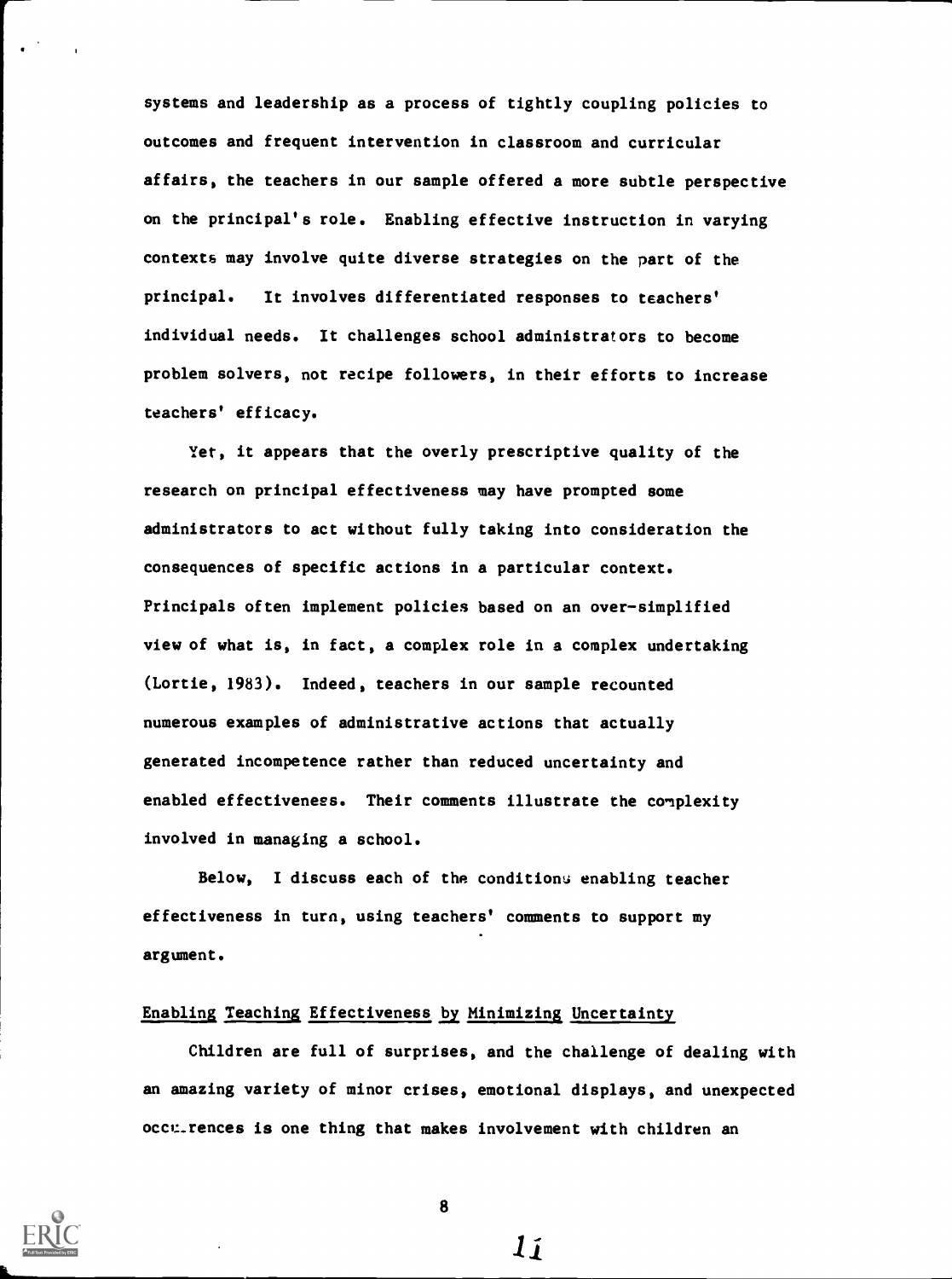attractive and rewarding experience.

Removing the surprises associated with school children is an impossible--and probably undesirable goal. But the comments  $J\tilde{i}$ teachers in our sample suggest that organizational conditions in general and administrative actions in particular have a critical impact on the amount of disruption to the daily routine a teacher can tolerate. School-wide conditions that constantly disrupt the teaching process, combined with the surprises inherent in childhood and adolescence, construct an environment where teachers simply cannot teach. Teachers therefore described administrative leadership in terms of uncertainty reduction. When teachers can expect with reasonable certainty that administrators will:

- o treat classroom instructional time as sacred,
- o insure the availability of instructional materials to support curricular plans, and
- o construct clear and enforceable policies and provide training to implement them,

then an environment exists where success ultimately depends upon the teacher. One elementary school teacher summed it all up when she described the most difficult thing about teaching as, "Lots of little things over which teachers have no control like the number of kids with problems, paperwork, and interruptions. There isn't one big thing." The compilation of small events produces a teaching environment in many schools that works against success, as indicated by teachers' comments discussed below.

"I can't teach and listen to the PA at the same time"

Several studies have documented the variation that exists within teachers' classroom regarding the use of instructional time (Denham



9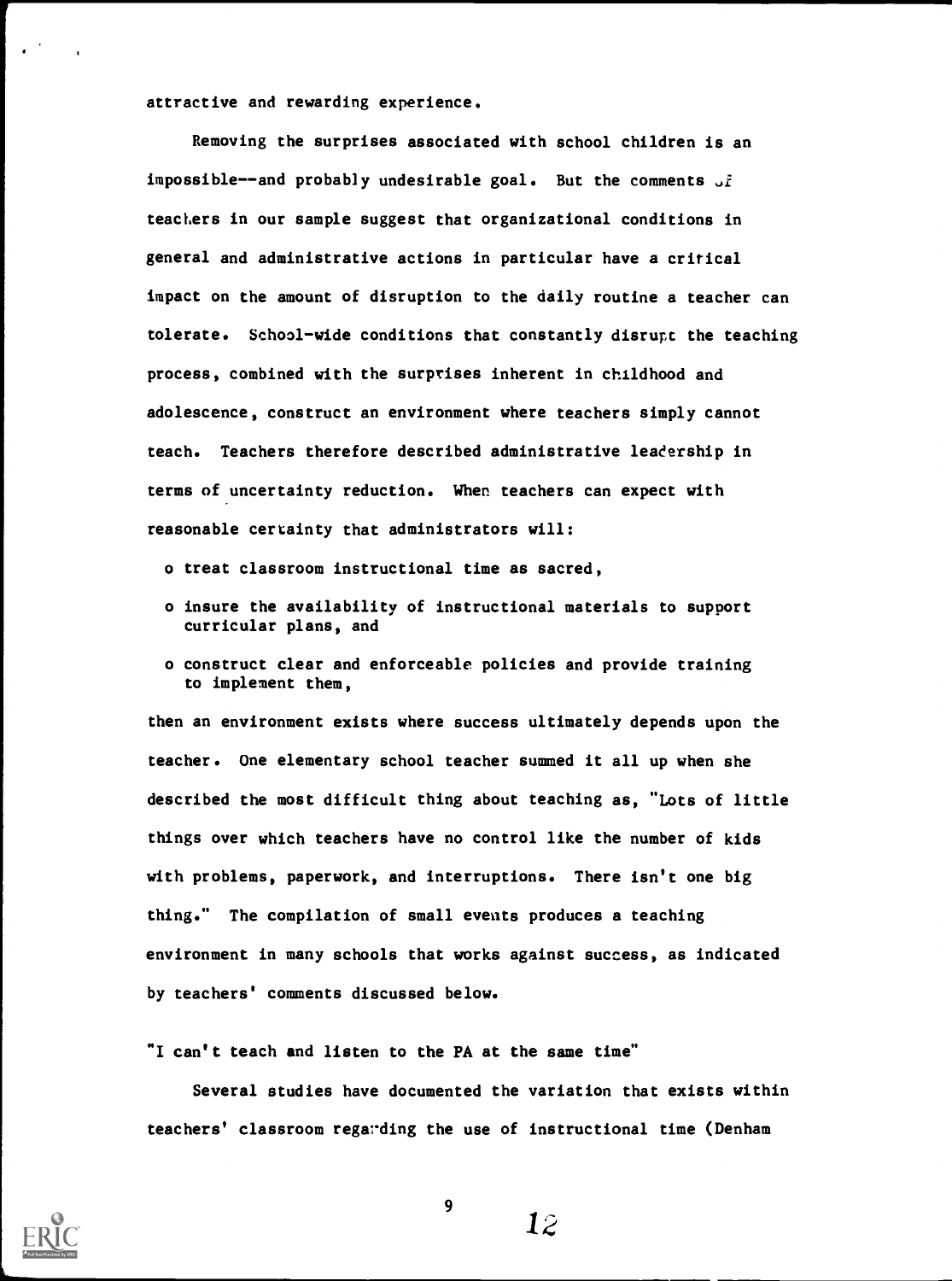and Lieberman, 1980; Harnischfeger and Wiley, 1984)). But it would appear that at least some of the variation found in teachers' allotment of instructional time can be attributed to organize :ional factors beyond teachers' control (Stallings & hohlman, 1981). Administrative policies regarding discipline, use of the pub.ic address system, and student conferences during class time crate an environment where teachers' major concern is not if interruptions will happen, but when and how often.

Administrators and counselors can serve as prime sources class com interruptions. Several teachers felt that these interruptions were the major factor that limited their classroom effectiveness. For example, one department head told us:

I get calls because I'm in charge of the 'aster calendar; administrators want information from me; sometimes I have to test new students. Interruptions from the career center, requests for students, teler'one calls, field trips are all sources of disruption and d straction during my class time.

A young high school English teacher complained that counselors and administrators called students out of her class frequently, so that she routinely encountered "two to three interruptions per period." A third teacher would "cut down on the paperwork that causes interruptions" as an important change that would increase her effectiveness. She stated:

If students are out, you have to make up homework assignments [for them] and most of the time you don't get [them back]....Someone comes to your class [for an assignment] and you have to write it up while the class waits. Or you write a referral and it disrupts your whole class.

A junior high school teacher interpreted such actions on the part of administrators as symbolic of the low status teachers occupy within the school:

An administrator can walk in and interrupt what I am doing



10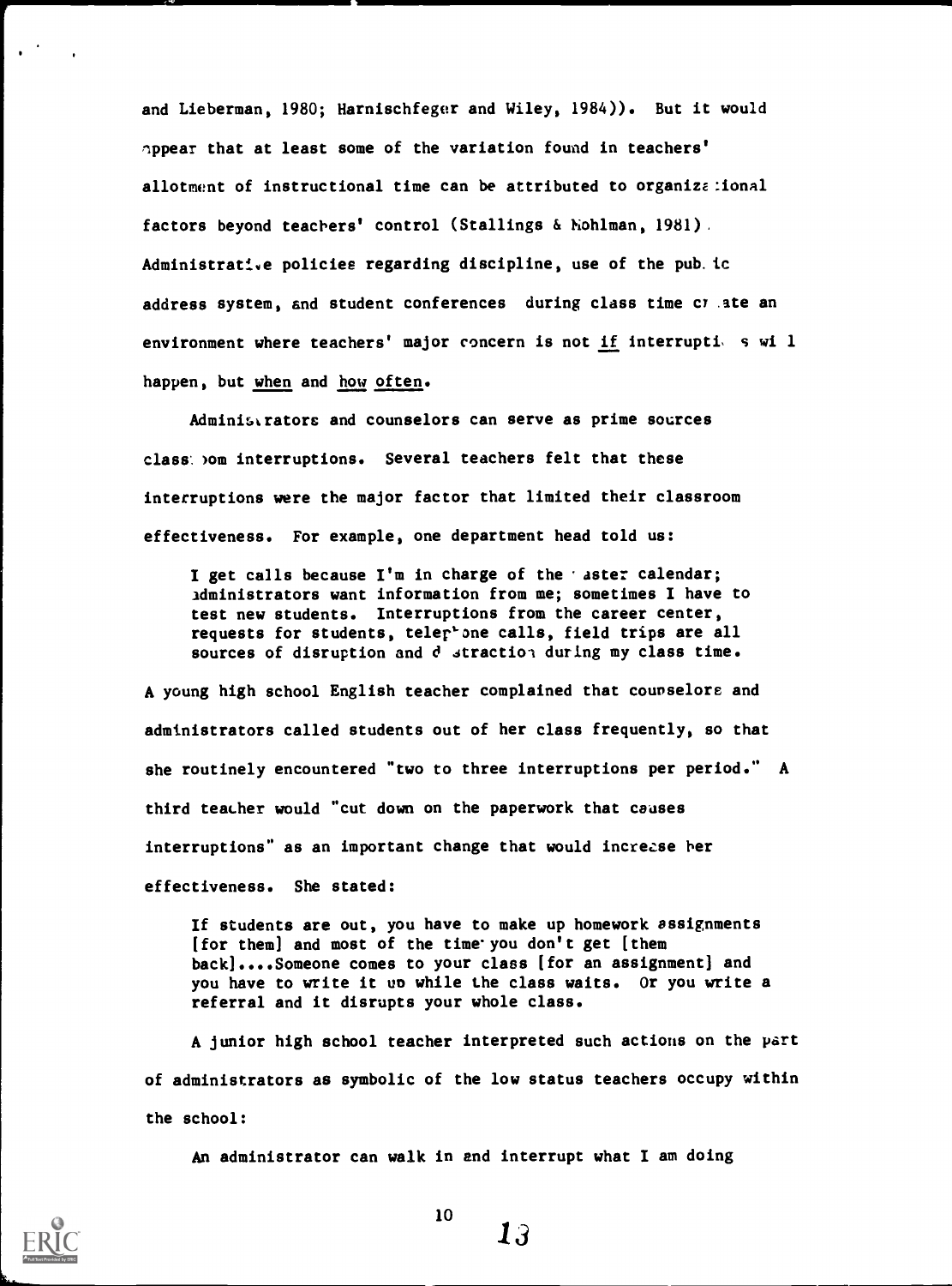with any cockamamie thing...He butts into my classroom with all sorts of nit-picky stuff. The message is clear. What I am doing is not important. The kids can pick this up.

Accordingly, administrators can best protect instructional time by focusing their efforts on minimizing classroom interruptions.

A lack of school-wide discipline also contributes directly to the frequency of classroom interruptions. One teacher cited "hammering on classdoors and screaming in the halls and outside the windows" as a major source of classroom interruptions. Another teacher "had to keep the clas-room door closed because of firecrackers in the hall." In each of these cases, teachers felt that such a lack of school-wide discipline reflected administrative priorities in the school that were not supportive of classroom effectiveness. This concern for disciplinary support and its relation to classroom interruptions is also reflected in a recent Educational Research Service poll of teachers which indicates that 72% of American teachers consider disruptions due to poor discipline as a problem that detracts from quality teaching (ERS, 1985).

"The tools of the trade--May I have some please?"

It's almost an impossible job to have to meet individual student needs, but not have the materials to do it...I'm befuddled why teachers are not told certain resources are available to them. Like I only found out about a thermafax machine two weeks ago (This is May)...You don't know what's there unless you stumble across it.

Though many of us hold romantic images of dedicated teachers who foster student learning in the face of seemingly insurmountable odds our interviews with teachers indicate that the availability of adequate instructional materials remains a key issue for virtually all of them. Our data mirrors that of national surveys of teachers'



11

 $\overline{14}$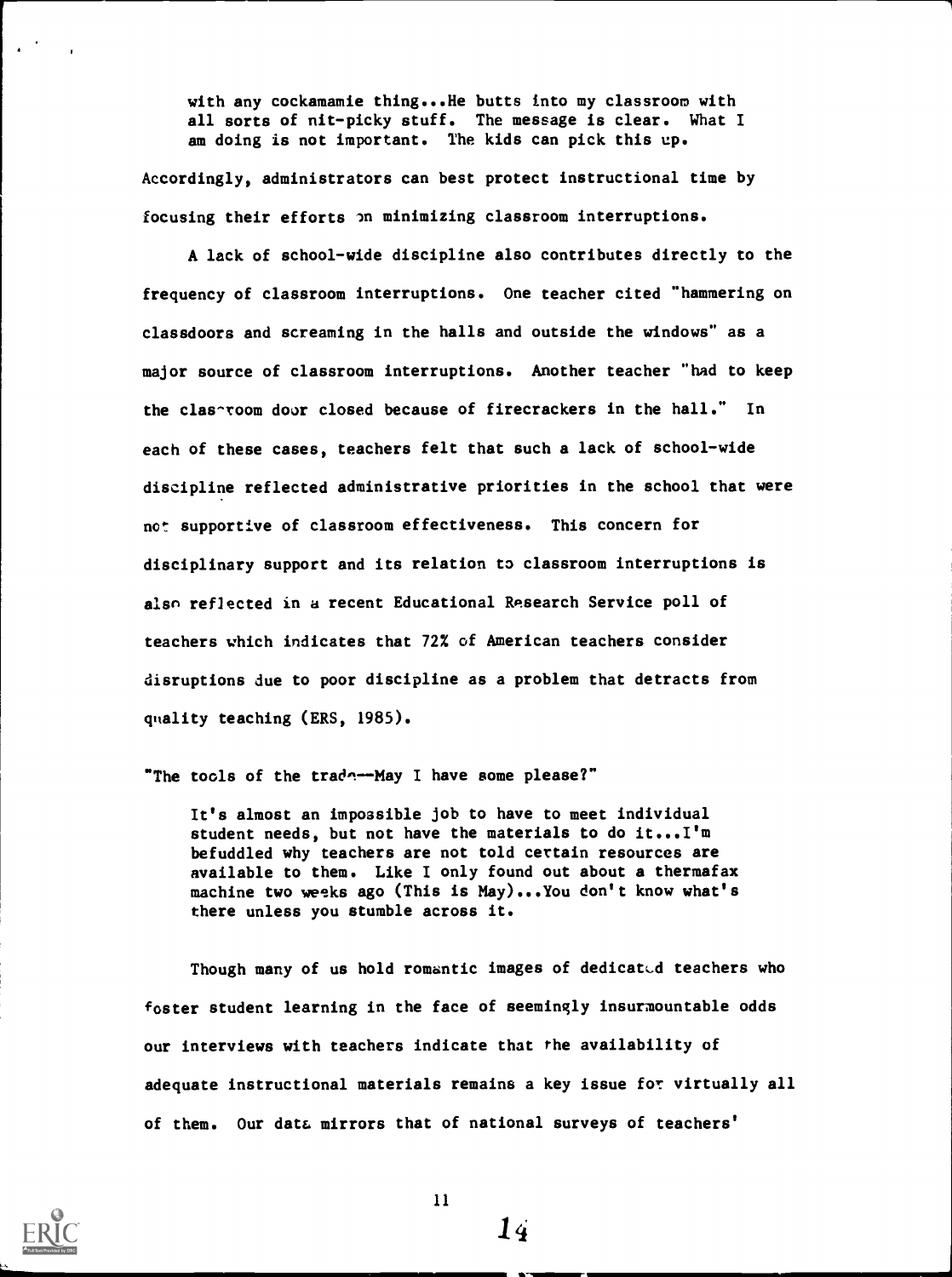attitudes, surveys that report teachers' dissatisfaction with the material resources with which they work (Harris, 1985; ERS, 1985).

In short, frustration results when administrators are unable to assure teachers that they will receive adequate material support for their instructional efforts. For example, a high school English teacher who had not received any books until February stated, "I felt very discouraged. At the time, I felt like I was trying to give my hest, and we [didn't] even have books." Another teacher told us about copying machines that only worked 50% of the time, making it "impossible to know for sure if you would be able to teach the lesson you had planned on any given day." An urban, junior high teacher related the following situation that brought him to the brink of defection from the teaching profession:

The first year as a beginning teacher I taught history and math. I got a set of math books...in February! I never did get history books. Instead, every night I wrote history and mimeographed it. The total supplies I got that year was chalk. Paper Lame from a publisher I went to and dug through his trash cans and cut it up. I admit it was a pretty serious situation but it existed and it still exists.

Teachers clearly pointed to their administrators as having an influence on the availability of materials. An elementary school teacher with 14 years of experience contrasted her present principal with another, more effective principal in terms of material support:

I'm a great advocate of one of my former principals. He begged us to use the xerox machine so we could be more effective in our work...Here at this school, we have the same xerox machine, but the principal does not allow us to use it. When we requisition supplies, we have to wait forever. I waited two weeks to get more lined paper.

Other teachers con.irmed the important role the principal plays in providing an enabling instructional environment by attributing part of their effectiveness to actions by the principal geared to supplying



12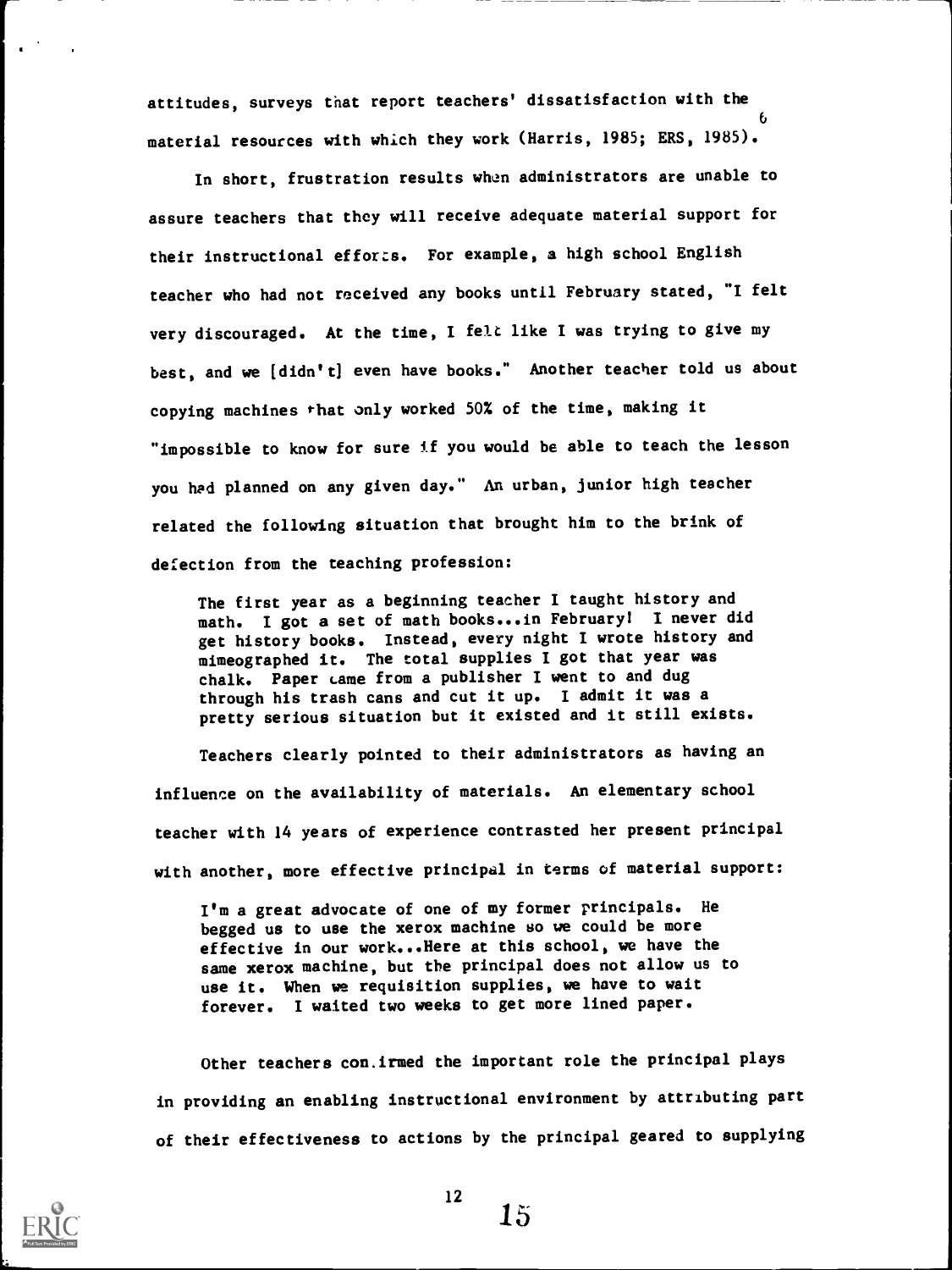resources. For example, this elementary school teacher described the role of her principal in this manner:

[The principal) works hard at supporting instructional activities...She always brings in new programs if she thinks we'll be interested in them. If you show interest in an area, she will get materials or person resources for you. For example, she told me about and helped arrange the artist career program for my class because she knew I would be interested in it.

Interestingly, another teacher viewed the efforts of the administration to insure adequate materials as another expression of the status of teachers:

We are fortunate in this school because we have a discretionary fund to buy material. We don't have to go to Santa Claus to ask if you can have money to ouy two jars of glitter. This enhances the dignity of the teaching job because it gives us autonomy to get what we can. I would like for all of my colleagues to have that and they don't.

Teachers in our sample frequently confronted large classes of students with wide ranging ability levels. Such diversity requires teachers to display enormous flexibility in developing materials to meet individual student needs. When teachers cannot be certain they will have access to adequate "tools of the trade" to perform their job, they believe their effectiveness suffers. Even worse, it appears to remind teachers of the low priority administrators place on their efforts. In contrast, when administrators minimize uncertainty, rather then contribute to it, they help to create an environment that enables success.

### "What will the policy be this week?"

In the recent Educational Research Service poll of American teachers, approximately 50% of them indicated that "inconsistencies" in policy enforcement due to administrative personnel changes was a



13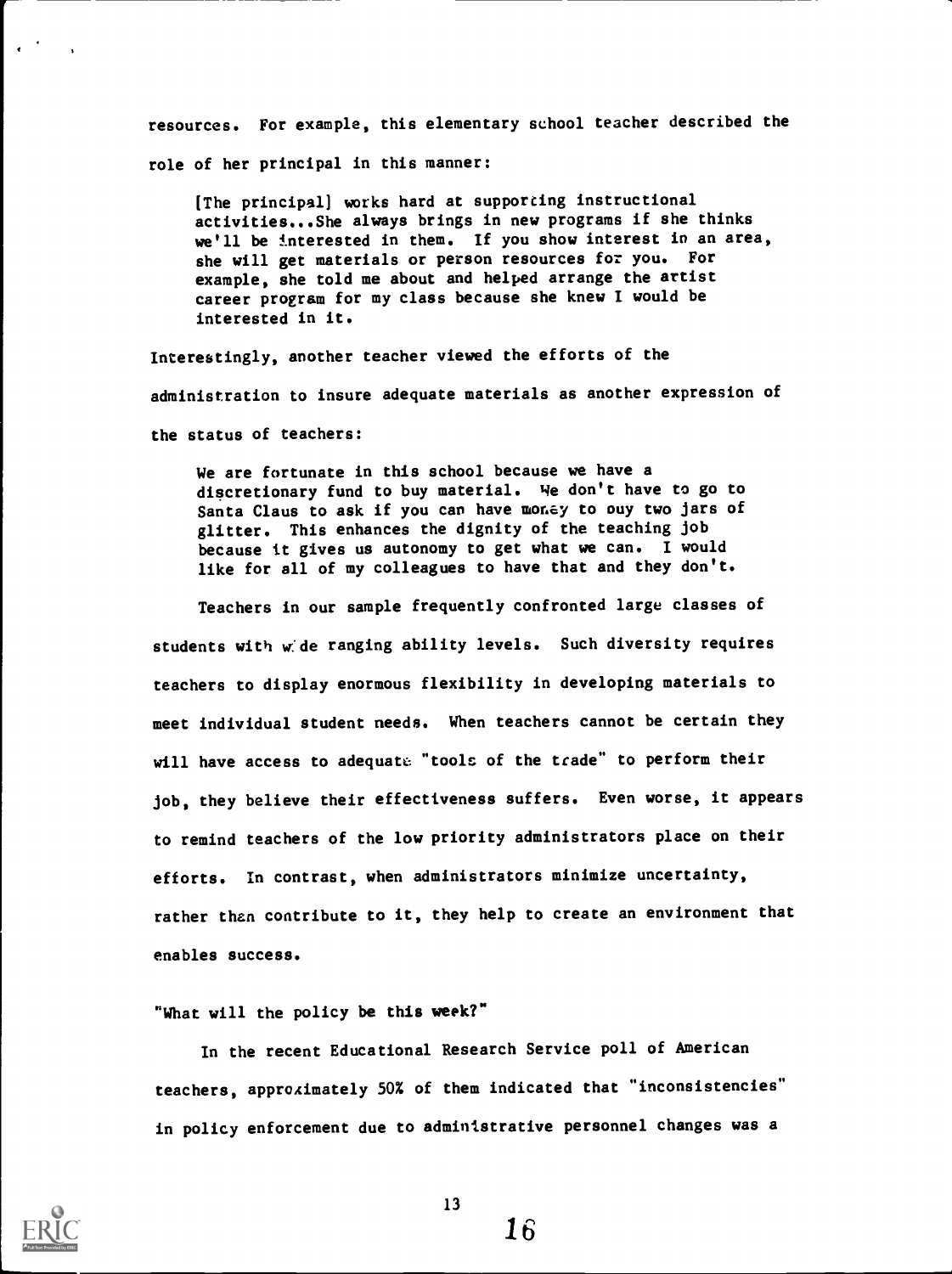problem detracting from quality teaching (ERS, 1985). This view, coupled with the descriptions within our sample of the deleterious effects of poorly designed and implemented school policies, suggests that this is a major source of uncertainty for classroom teachers. "Stop changing the rules," was the advice one of our respondents offered when asked how the principal could support his success in the classroom.

The mere presence of a discipline or attendance policy does not insure that administrators will deal with these issues in a certain manner. Thus, this high school teacher cited "a weak administration" as the single most important factor that limits his effectiveness:

Teachers need to know what the policy is and to be assured that it will be enforced so that they know how to handle a number of issues that arise in the classroom. If the principal follows his policies, then teachers and counselors know how to respond and how to predict the outcomes of their own and students' behaviors.

"Strong leadership," as another teacher called it, provided a sense of certainty that enabled him to "know generally what to teach." In contrast, inconsistency in policy enforcement by administrators impedes good teaching as described by this urban, high school teacher:

As it stands, the discipline policy is given to students at the beginning of the year, but the students don't care about it because they know that the administration does not hold students to it. This lack of consistency makes my job much more difficult.

Other teachers described discipline policies in their schools that involved so much paperwork that most teachers learned to tolerate disruption rather than deal with the administration. It appears that the distinctions between clear policies and meaningless bureaucratic red tape are not always clear in teachers' minds.

Many teachers lack even the certainty that they will receive



 $17$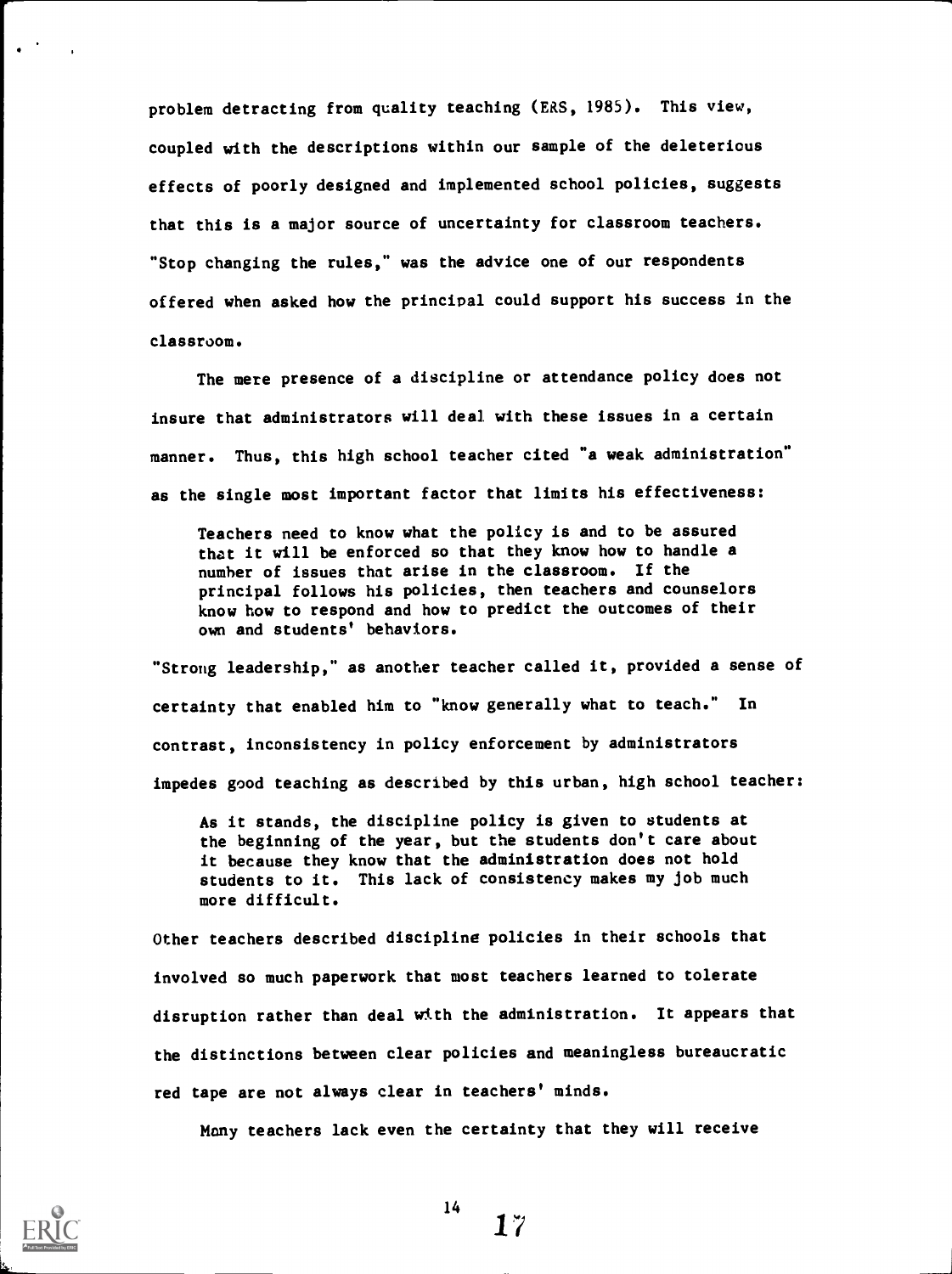basic training in implementing district and school-wide policies. It is no surprise that many new programs never get off the ground. Instead, teachers often described district training efforts as unrelated to issues central to classroom instruction. For example, a high school teacher told us there was a need to:

Have more workshops that actually relate to subject matter issues. Many of the workshops now are concerned with computer use or with cooking or with first aid. There are a number of teachers, however, who are teaching subjects for which they were not certified and so for these teachers it would be very useful to have inservice training to help them.

Without "materials to fit the curriculum and enough money for training," teachers are forced to improvise on a daily basis. In contrast, school programs and policies supported by training efforts designed to reinforce and strengthen teachers' skills enable instruction.

In summary, when both the process and the outcomes of teaching are painted in ambiguous and uncertain terms, it appears that teachers find their continued effort difficult to sustain. Teachers feel that they have minimal control over many of the aspects of the teaching workplace that contribute to that uncertainty, thus placing responsibility for maintenance of a stable environment around the classroom 1 the hands of school administrators. Leadership in schools may not be the exotic and unknown phoenix it is sometimes made out to be. According to teachers, one critical element involves managing the basics of instructional time, material, and training. The other critical factor involves the maintenance of a positive atmosphere.



15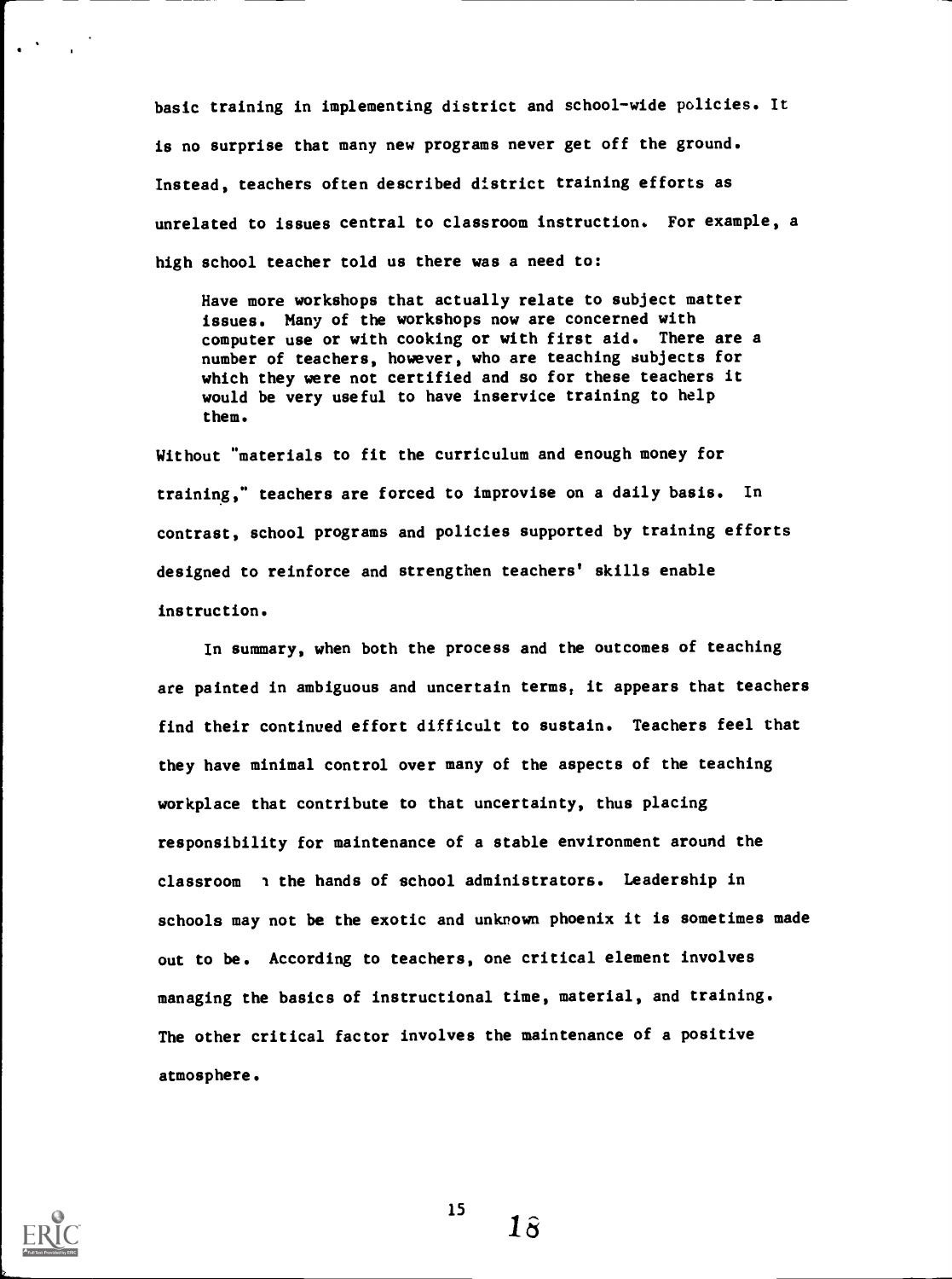### Enabling Teaching Effectiveness By Maintaining a Positive Atmosphere

Researchers and practitioners in both private industry and education have noted for many decades the importance of building some sort of positive atmosphere or morale in explaining organizational effectiveness. Halpin (1959) called it "consideration"; Blake and Mouton (1966) called it "concern for people"; and Hersey and Blanchard (1977) called it "relationship orientation." Research on effective schools refers to a "positive school learning climate" and a "positive ethos" as key variables in explaining school effectiveness (Hallinger & Murphy, 1985: 223; Rutter et al, 1979). Regardless of its label, teachers' discussions of organizational conditions which promote teaching effectiveness invariably seem to center on the key role of the principal in constructing such an enabling climate. Being accepted, supported, nurtured, and encouraged by "the boss" stands along with uncertainty reduction as a key factor in supporting effective teaching as identified by teachers in our sample. A veteran, junior high school teacher described the relationship between his principal's management style and his own teaching this way:

An encouraging attitude rather than a parental and critical attitude helps make good teaching. It makes me feel safe in the classroom. I am safe to make my own judgments and decisions and I will be backed up by her.

Providing a zone of "professional safety"--a grant of autonomy within broad limits that allows teachers to experiment and address specific classroom needs--represents an activity to be conducted by the principal alone. It rests at the center of an enabling  $\mathcal{T}$  and  $\mathcal{T}$ environment for successful teaching. Though the argument could be made that positive morale is a desirable if not necessary condition in any organization, teachers' comments suggest that it is particularly



16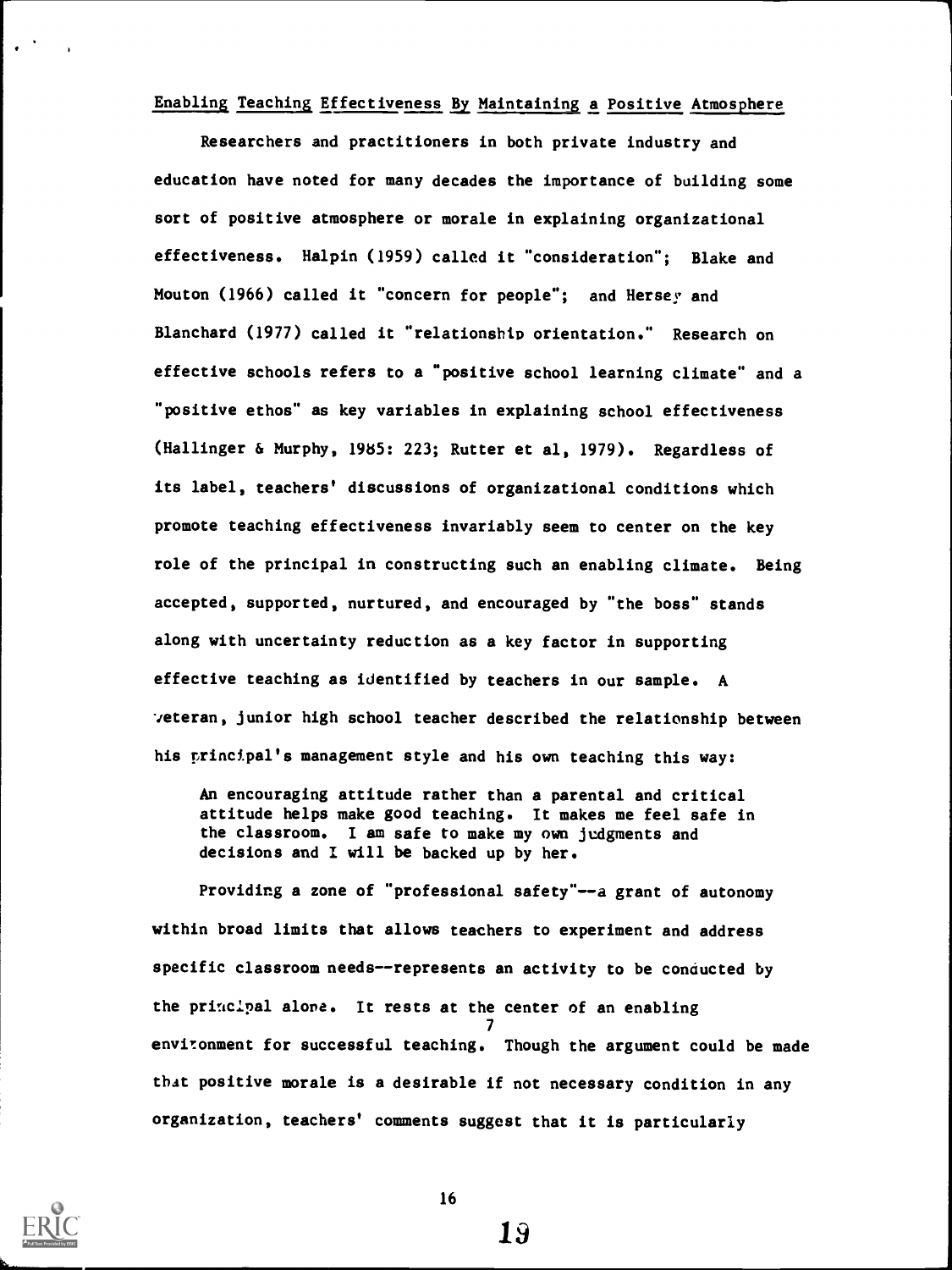critical in education. Accordingly, one elementary school teacher told us:

If a teacher is going to be effective, he needs to have better morale than most teachers have. If one is not appreciated and if one's vork is maligned, and if one's work is not being financially rewarded, after awhile, that person's effectiveness is diminished.

How does the principal go about constructing this enabling, affective, environment? Teachers described such homely things as good human relations skills, listening abilities, and the frequent use of praise and recognition as the essential ingredients of the effective principal. When principals support teachers by acknowledging excellence, and couple credible feedback with the necessary support to act on it, they maximize classroom effectiveness. Teachers' comments break down into two categories: examples of principals' general encouragement and support, and examples of principals' trust and construction of a zone of professional safety. I will discuss each in turn.

## Encouragement/Support

As a visible, sympathetic, and listening boss, a principal provides substantive support for teachers efforts that helps them "stay the course" through those days when nothing seems to go right. The pat on the back, recognition in front of parents or peers, and credible feedback are all necessary, according to teachers, for effective teaching. When the principal is willing to "give time and listen to complaints, teachers feel secure and confident." Several teachers, when asked what changes they would make in their school to increase teacher effectiveness, referred to "better morale, more camaraderie, more positive reinforcement and praise, and greater



17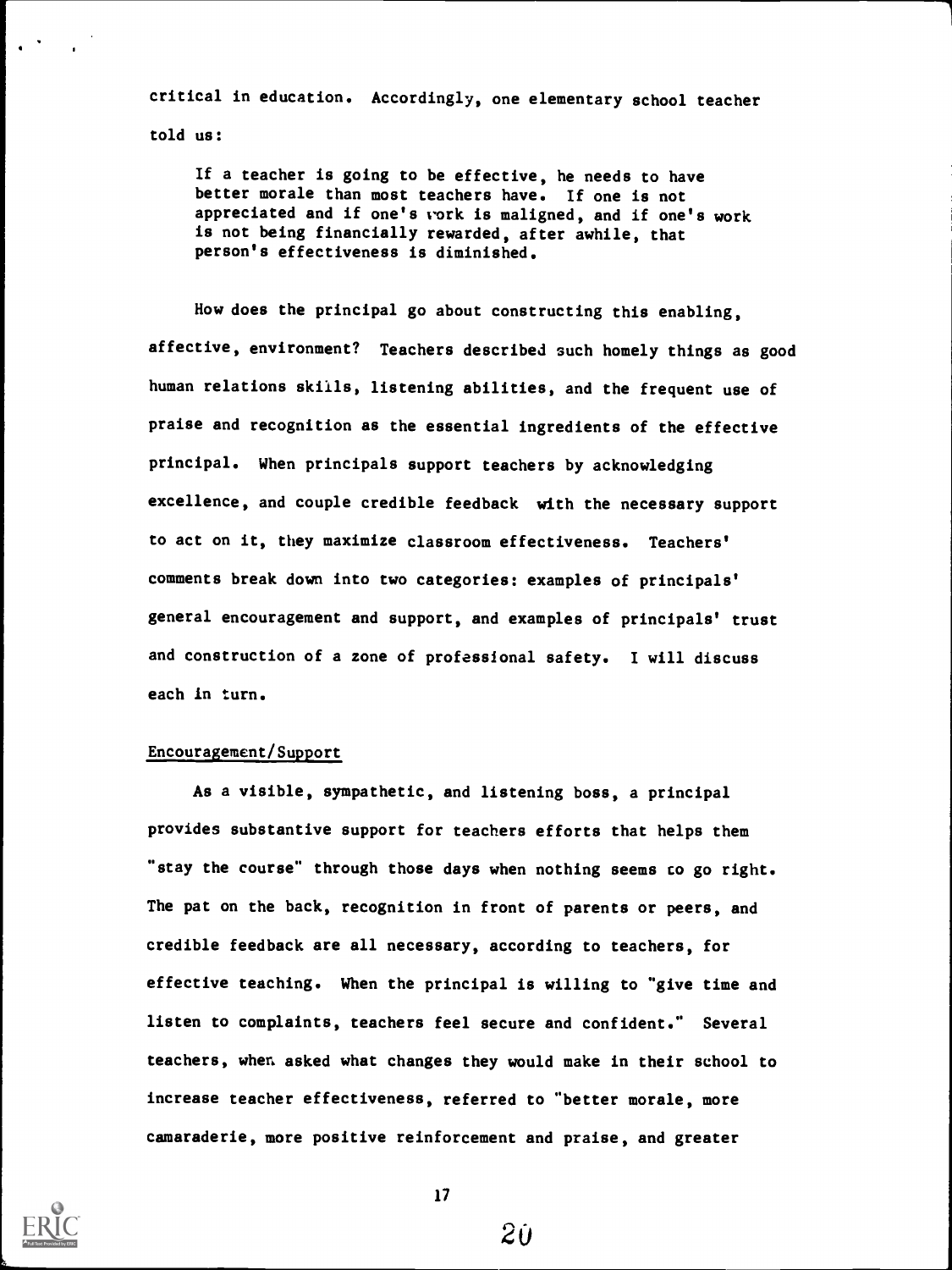visibility cn the part of the principal," as topping their agenda. When the principal serves as a positive role model, "impressing on the faculty that we are a family and need to work together," teachers find it easier to succeed. A junior-high school social studies teacher stated it succinctly, "You can only learn to be an effective teacher in a supportive, nuriuring environment."

The manner with which the principal engages teachers also serves as a symbol of their status in the school, and the worth of their work. "Ignoring teachers' recommendations" comes across as a "lack of respect for teachers, as professionals." The resulting environment, according to several teachers, works against classroom effectiveness. For example, a veteran high school teacher cited the following treatment of the teaching staff by administrators as the major impediment to her effectiveness:

Sometimes, [the principal] treats teachers as the lowest status on campus... the custodians, the students, and the aides get more respect from him than the teachers ...You can't talk to him; you can't share the concerns you feel.

Another teacher cited similar concerns with the work atmosphere in a school where she formerly taught, "where teachers were very divided aad demoralized." She seriously considered leaving teaching because of the bad feelings among the staff that resulted from the environment created by the administration "who had spies throughout the school and humiliated and degraded particular departments."

Though teachers' comments such as "an enthusiastic principal helps to make an enthusiastic staff," may seem trite and overworked, their message is clear that encouragement, recognition, and praise represent the basic ingredients for successful teaching. When combined with a principal's action that supports teachers' exercise of



18

 $2i$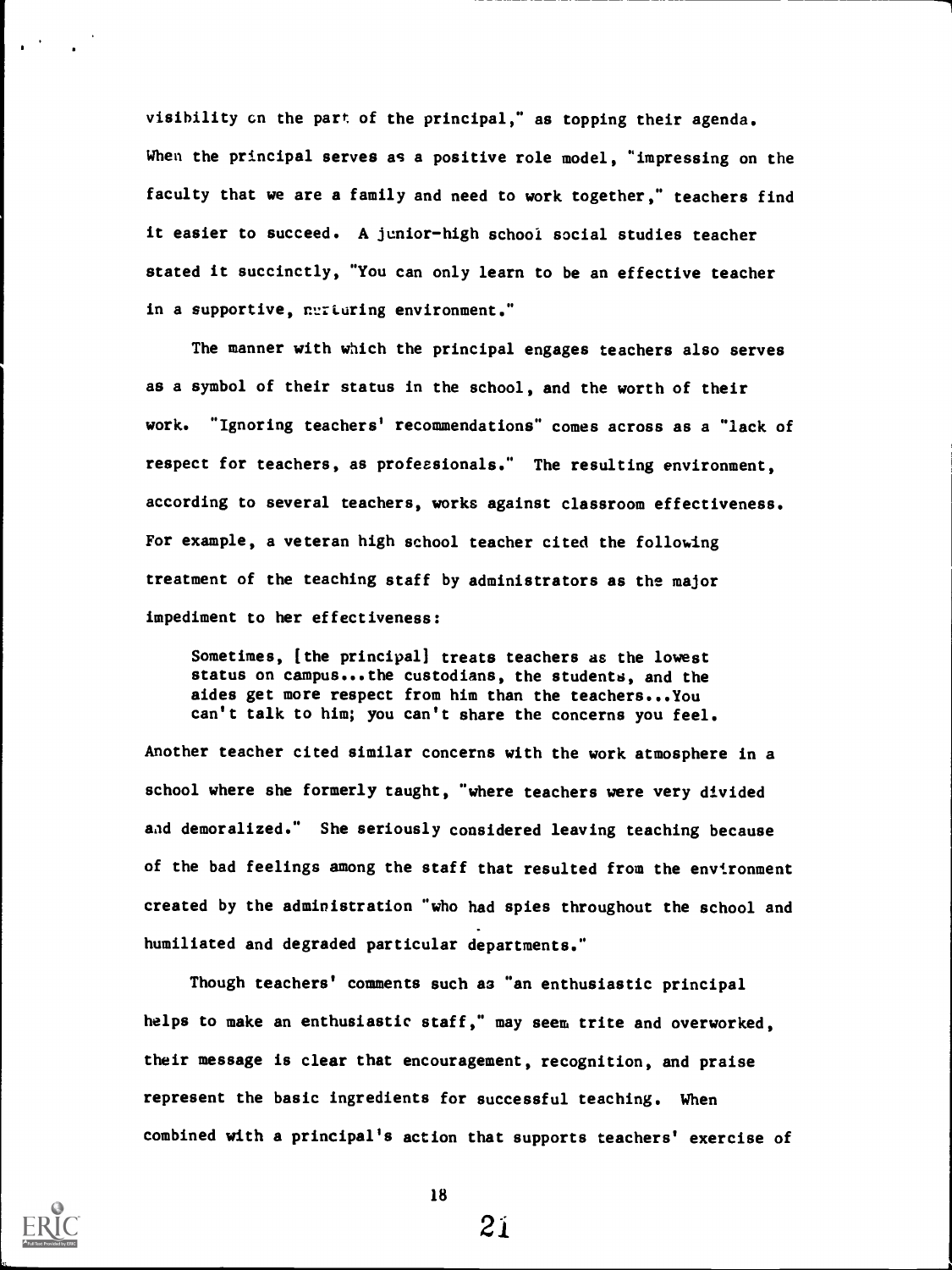professional discretion, an environment that enables effective teaching begins to emerge.

### Professional Safety

Beyond the kind word, a second component of a positive atmosphere involves such things as trust, confidence, and faith--what one teacher described as a "comfort zone" constructed by the principal that enables teachers to carry on, knowing that they will be supported even in the event of unexpected outcomes. Without this sense of professional safety, teachers justifiably will avoid risk and experimentation, regress toward the mean, and strive for nothing higher than mediocrity. What one teacher described as the game of "gotcha," administrators who look for every opportunity to criticize teachers, causes them to hide their work, retreat behind the classroom door, and demand an isolated autonomy that ultimately benefits no one. In contrast, principals who set a tone in the school where teachers "don't have to worry about pussyfooting around" remove potential impediments to effectiveness and set the stage for growth.

Teachers' comments regarding the importance of professional safety reveal their desire for professional recognition. They, like other clinically-based professionals such as doctors, believe that relationships with their clients--students--are unique and not amenable to standardized treatment. Thus, teachers believe that they require a degree of autonomy to perform their job effectively. As one urban, elementary school teacher put it, "working under an administration that gives me the freedom to teach the assigned curriculum in my own way," is the major thing that enables him to do his best. Such an atmosphere enables teachers to tailor lessons to



19

 $2\tilde{z}$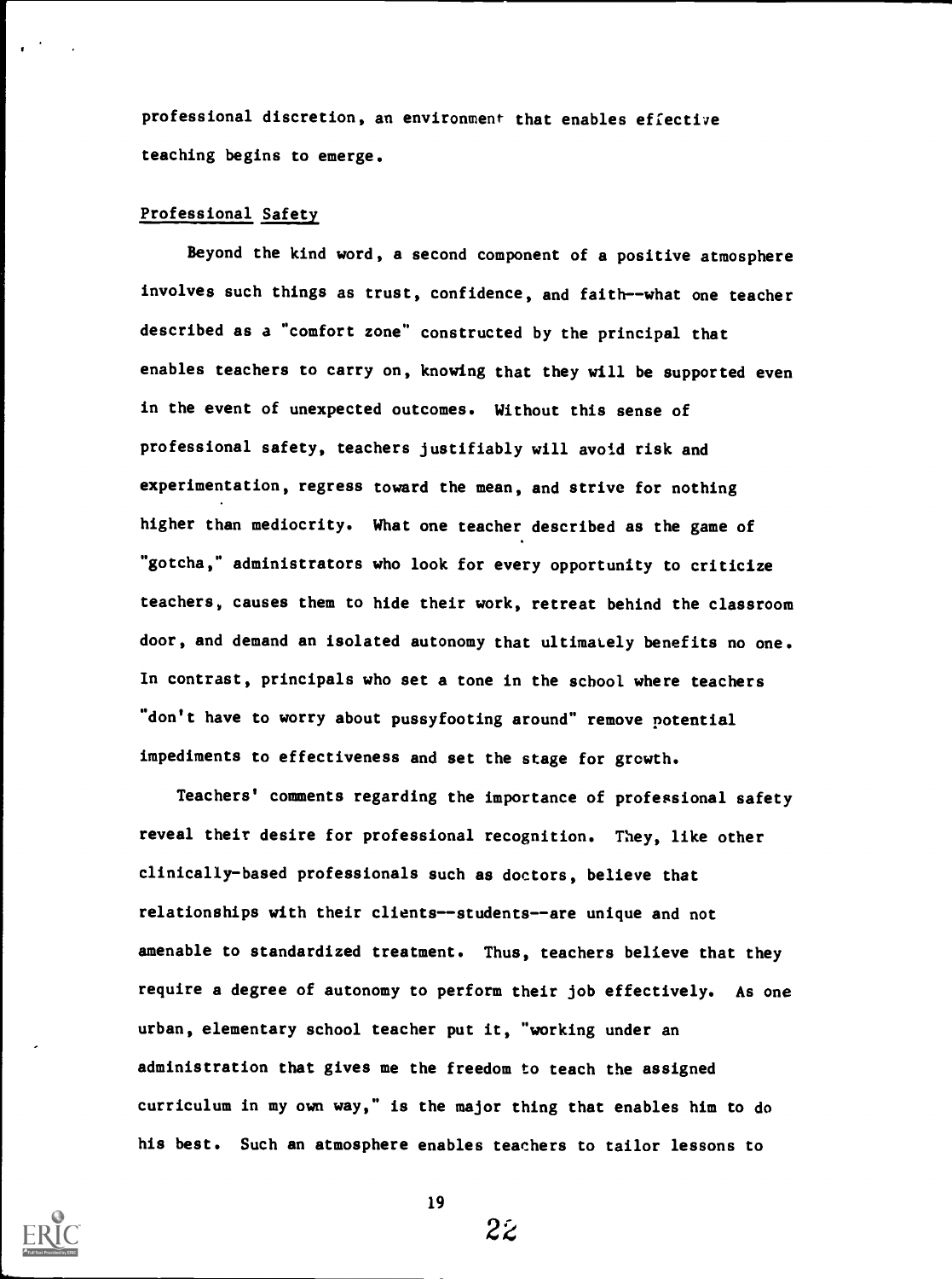the needs of the class in a way that matches their own areas of strength. The principal must demand accountability while accepting "different teaching styles and techniques." A principal who acknowledges the professional expertise of the staff creates an enabling environment for good teaching, as described by an elementary school teacher:

As a teacher, I've got to be flexible. The principal understands this...I like her attitude. Each of (the teachers here] know what we're supposed to do. We're professionals.

A sense of professional safety also appears to be necessary if evaluative feedback is to have a positive impact on instruction. Feedback on instruction, something teachers claimed was in short supply, generates improved instruction only when it is received in a supportive environment, as described by a suburban elementary school teacher:

I want non-threatening feedback from someone who has the time to really take a hard look. It would have to be someone whom I respected and looked up to ...I need a comfort zone, meaning a framework around me ;ithin which I have the freedom to be myself, to use my own judgment, and get trust and respect.

When teachers experience such a comfort zone, when they perceive that the principal "has faith and confidence in them," when teachers "feel comfortable around the school," the school environment ceases to be an impediment to success.

Though teachers were unanimous in the'r desire for a principal who trusts and supports them, many also acknowledged the complementary, and sometimes conflicting role the principal must fulfill in holding teachers accountable for performance standards. Teachers in our sample vigorously embraced accountability goals and in



20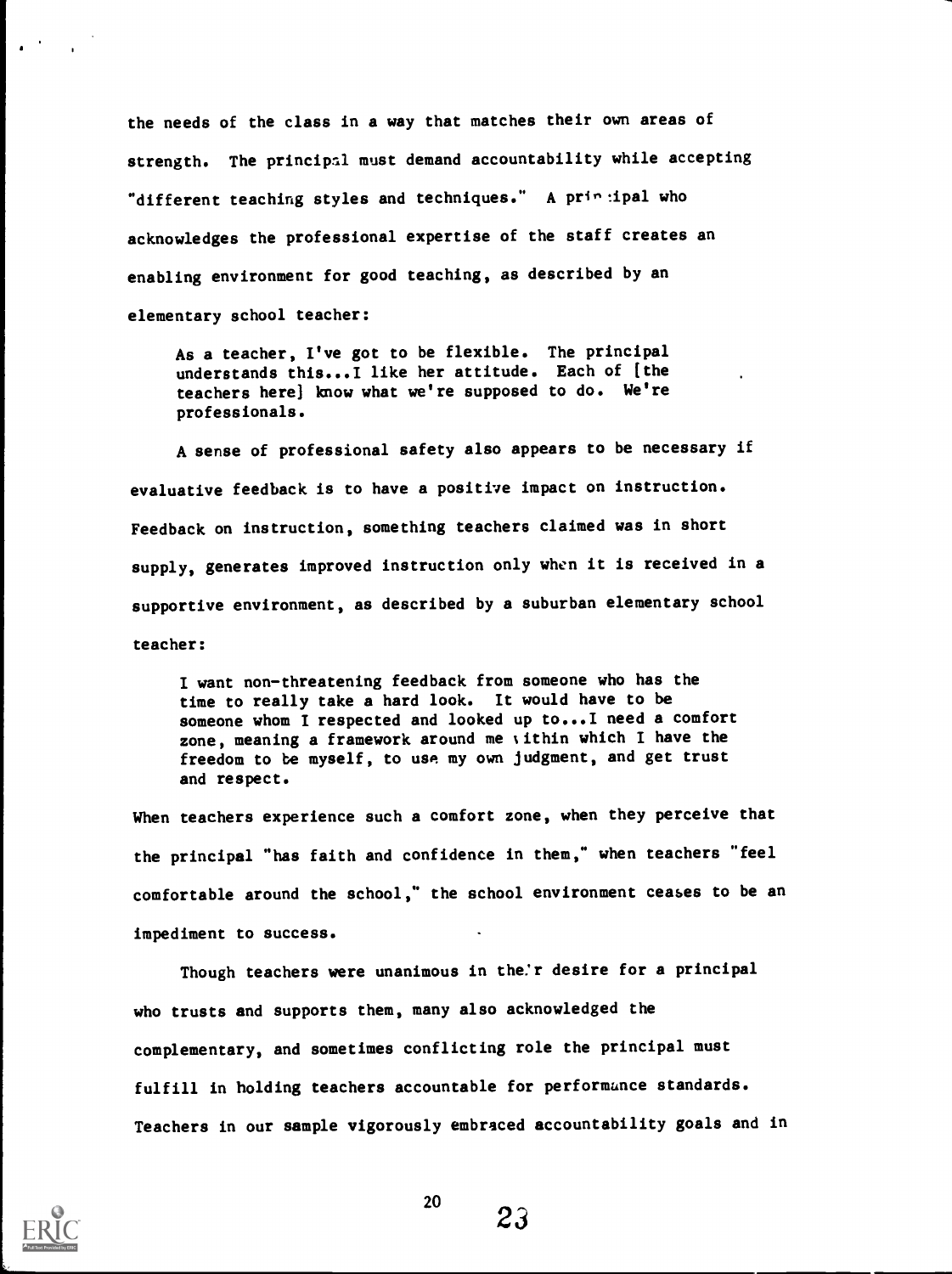several instances, castigated their principal for not confronting incompetent teachers. The principal serves as both an enabler....and as a judge, a requirement that a district bureaucracy places upon a 8 professional. Just as teachers must support students' self concepts while simultaneously passing judgment on the quality of their work, so too must a principal juggle seemingly conflicting roles.

Ultimately, teachers' acceptance of and reaction to evaluative feedback depends on the credibility of the source. Evaluative feedback that springs from a broad and comprehensive effort of school improvement and instructional reform taps teachers' intrinsic motivations focusing on student learning. Teachers in our sample desired more feedback on their performance, but lack of time, expertise, and resources prevented most administrators from offering feedback that teachers perceived as supportive and useful.

The final benefit teachers receive from a principal who fosters a positive atmosphere arises from the critical role the principal plays as the bureaucratic head of the school. Few programs get off the ground in any school unless they have the support and backing of the principal. The principal controls resources that can be used to promote or bury any new program. Teachers' enthusienm can be quickly dampered when they encounter roadblocks in implementing new ideas. A high school English teacher described the role her principal played in enabling her effectiveness in terms of the support she received:

I wouldn't have had the opportunity to do career work if the principal didn't see it as a priority. Many programs fly or don't because of the support of the administration. If the principal is effective, his or her support is crucial to the success of programs at the school.

24

When a principal's support for effective classroom instruction

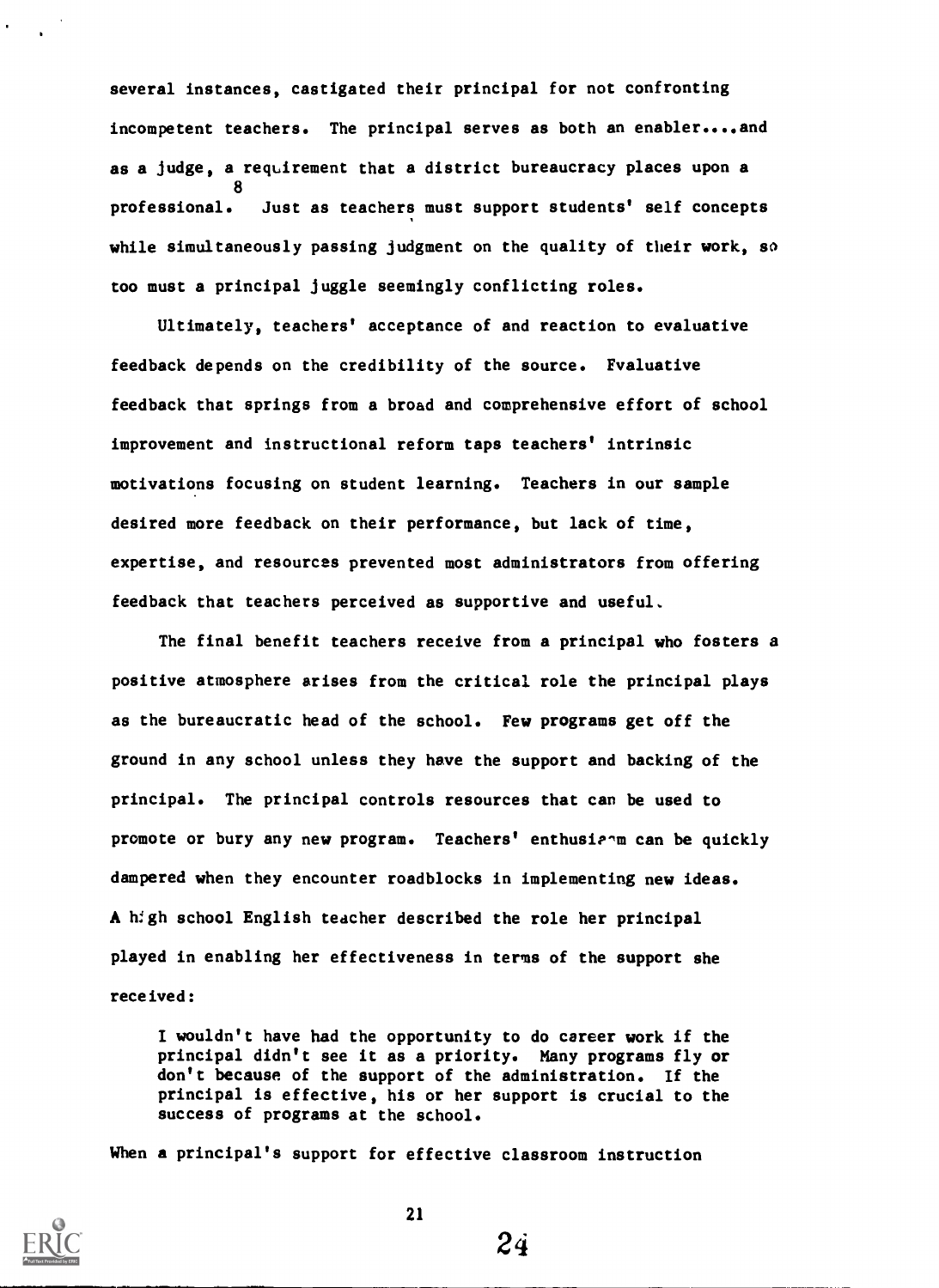translates into an atmosphere around the school where teachers know that they will be "backed up when you heed it," they can focus limited time and energy on improvement rather than "covering the rear." Teachers believe that such an atmosphere enables teaching effectiveness.

### DISCUSSION

Past research has labeled the principal as a person caught in the middle (Sarason, 1982). The flow of daily events is characterized by brevity, disjointedness, and fragmentation (Martin & Willower, 1981). Yet in the face of these constraints, effective principals appear to take control over events and fashion an atmosphere that increases student achievement (Rosenholtz, 1985).

Teachers in our sample mirror this dichotomy. They clearly view themselves as professionals engaged in complex work that requires freedom to make independent judgments and to exercise discretionary power. Yet they also acknowledge the key role played by the principal in shaping and molding the symbolic and substantive organizational environment in which they must work. Teachers realize as well that, in some districts, "all the power sits downtown," limiting principals' ability to have any appreciable impact at the building level; yet they clearly turn to their principal for assistance anyway.

Given these dichotomous descriptions, teachers' views of the principal's world appear to be overly simplistic. Their focus on the desired end state of a school environment enabling classroom instruction often fails to capture the complexity of the principal's role. Teachers either ask for things that their administrators cannot deliver, or fail to ask at all in the belief that their principal is



22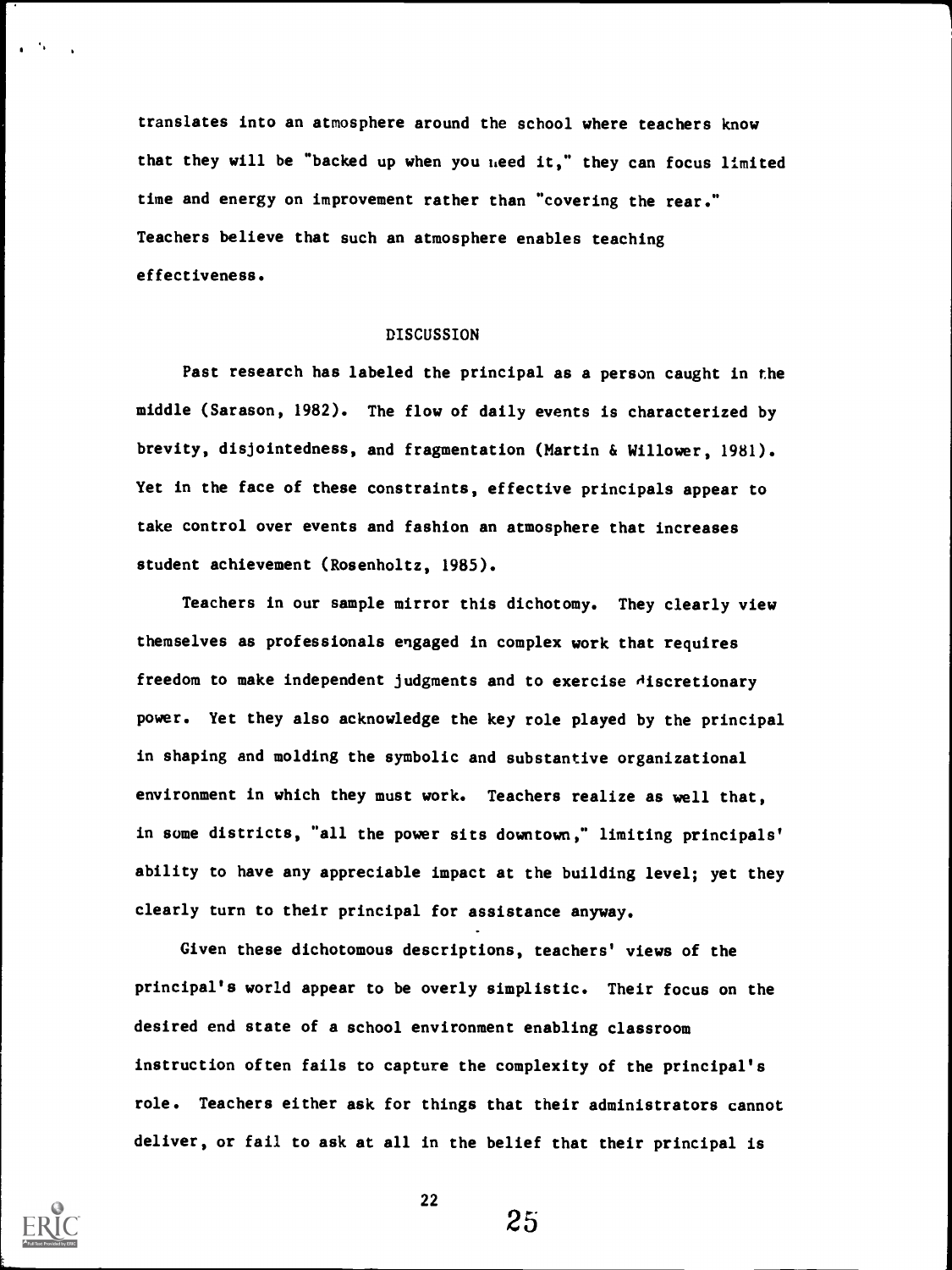totally powerless. Neither view is always true. The need still remains to find a common ground, if it ex' s, that merges the professional world of the teacher with the realities of bureaucratic life experienced by the principal.

But a second paradox emerges from teachers' images of principals who enable classroom effectiveness. Though teachers desire certainty and emotional support in their environment that allows them to implement their plans, at the same time they reject any intrusion into their classrooms. They eschew administrative attempts to specify goals and classroom procedures (Lortie, 1975). In light of the research that characterizes effective principals as setting clear goals and intervening when necessary in classroom affairs (Rosenholtz, 1985; Rutherford, 1985), whom are we to *l* lieve?

Compounding this problem, teachers' definitions of enablement vs. intrusion appear to vary tremendously. Thus, in one suburban school, one teacher praised her principal's actions, while another teacher in the same school indicated such strong reservations with his management style that she was considering a transfer. What one teacher saw as supportive feedback from her principal, another teacher interpreted as "critical comments" that prompted her to "chuck [them] into the trashcan." The implications for principals struggling to support their teachers become blurred as different lenses render the sought after image out of focus.

I provide these examples to support an important, though frequently overlooked point: "simple variables are unlikely to provide substantial leverage in effecting change within complex and varying organizational settings (Ballinger and Murphy, 1985:239)."



23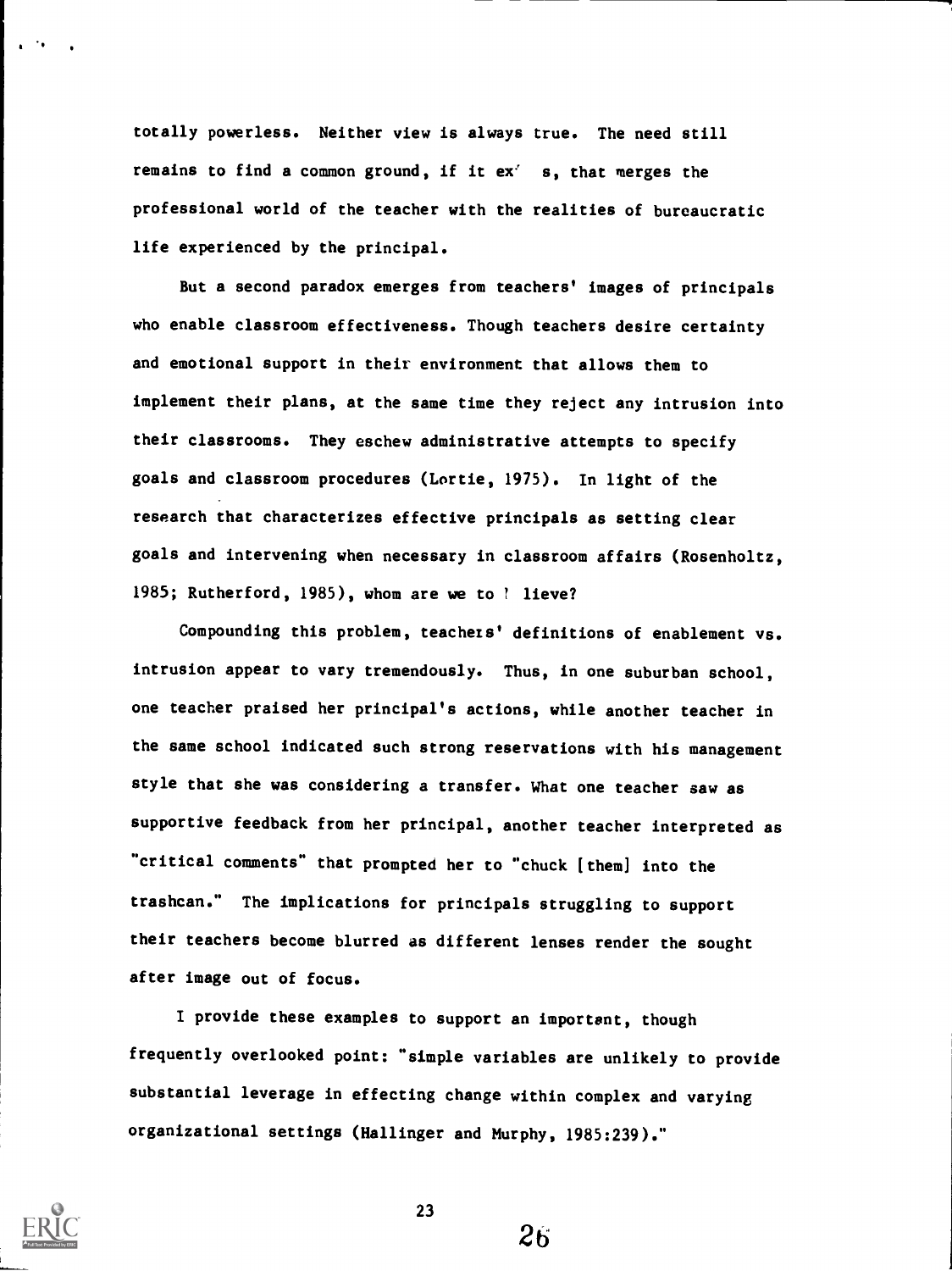Appropriate actions by a principal in ohe school might produce havoc in another. Effective principals do more than follow rules, they engage in daily problem solving to adapt their personal training and beliefs to community and district givens and the schools' instructional climate. They pursue both direct and circuitous routes to promote the effectiveness of their professional staff (Dwyer et al, 1985).

In essence, teachers perceive the effective principal as someone who continually provides assistance while staying out of the way. In this respect, teachers believe they can be most effective when they are granted professional status. But other research on the principal's role provides a view of a middle-manager, someone whose job it is to exercise authority over teachers in an attempt to achieve organizational goals (e.g., see Sarason, 1982). Thus, the principal walks a tightrope as an enabler and a bureaucrat.

As a manager of professionals in a bureaucracy, no simple or foolproof path emerges to guide principals attempting to promote effective teaching. Research on the principal's role does not offer a guided tour guaranteed to show the way to better schools and classrooms. Instead, Pych research merely generates "treasure maps" filled with riddles still to be solved. Yet this view of the principal from teachers' perspectives offers certain unique solutions to some of those riddles, a topic to which I now turn.

### SUMMARY AND CONCLUSION

The overly prescriptive quality of mucle of the literature on the principal's role has prompted many individuals to lose site of the ultimate purpose the principal fulfills as an enabler of classroom



 $2^{24}$   $2^{27}$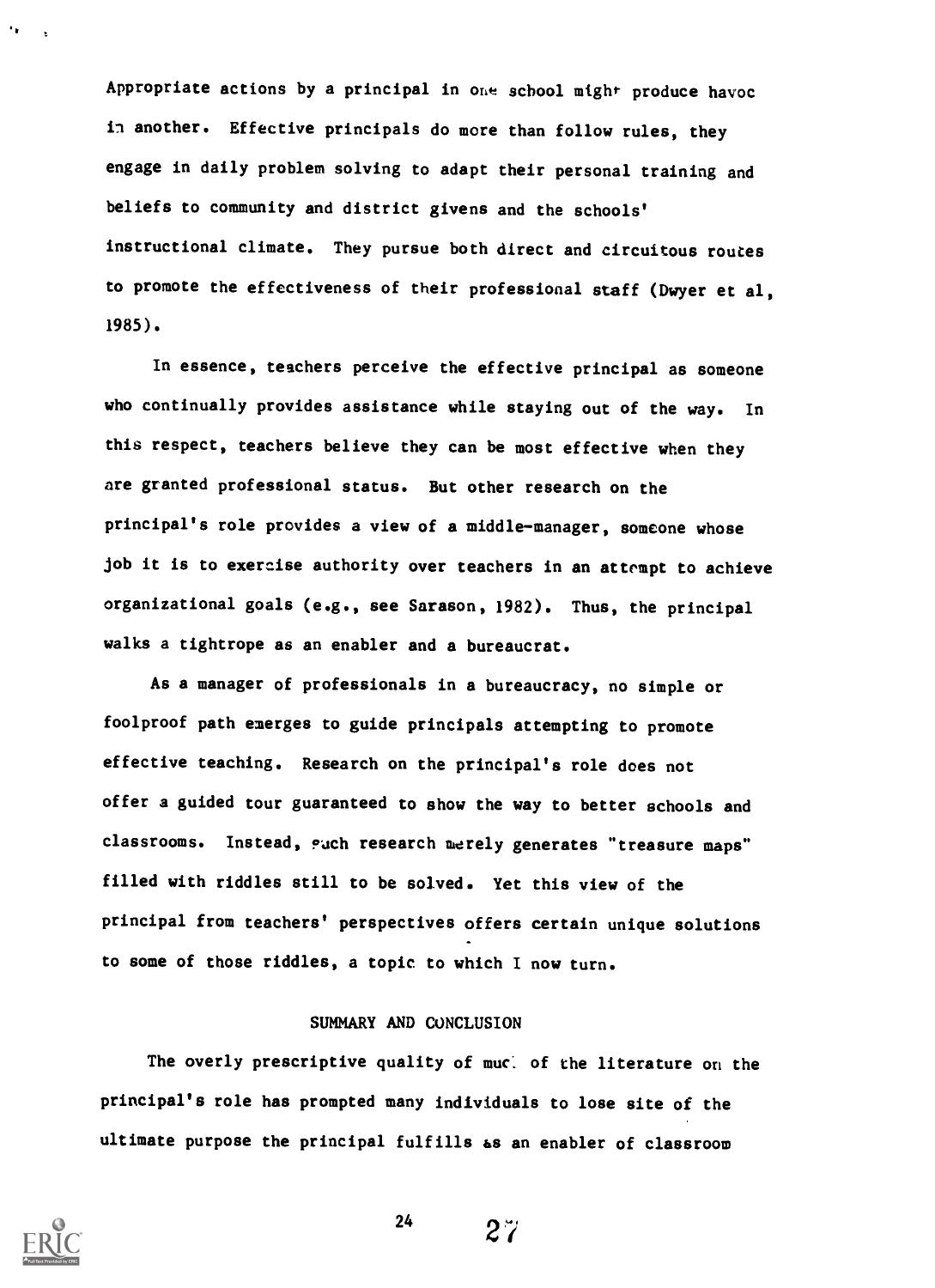instrection. Too much emphasis on what principals do and a lack of attention to how and why specific behaviors and strategies increase student achievement make it difficult to translate research findings into practice. Since a school can be no more or less effective than the quality of the interaction that occurs between teacher and stude.t in the classroom, administrators ultimately must focus their attention on improving that exchange. And because teachers are united in their descriptions of the conditions that promote success, but divided in their assessment of appropriate methods for obtaining them, principals who enable effective teaching engage in a differentiated response to teachers' needs.

Based on teachers' descriptions of the conditions that promote success in the classroom, a conservative picture of the principal's role emerges that de-mystifies complex models of instructional management. Organizational conditions enabling teaching effectiveness suggest that the glamourous roles for principals such as "instructional leader," or "gatekeeper of change" that have been popularized in recent years are not the panacea for the problems of all achools striving to improve. It appears that principals seen as effective by teachers first attend to the everyday realities of organizational life in schools-- minimizing interruptions and excessive paperwork, insuring the availability of adequate instructional materials, enforcing clear, simple policies, providing appropriate training, and fostering positive, supportive human relationships throughout the school. Little magic is woven through this picture. Instead, educational administration reduces to "the mundane work of making a bureaucracy work. It is filled with activities quite distant from those implied by a conception of administration as heroic



 $2\tilde{s}$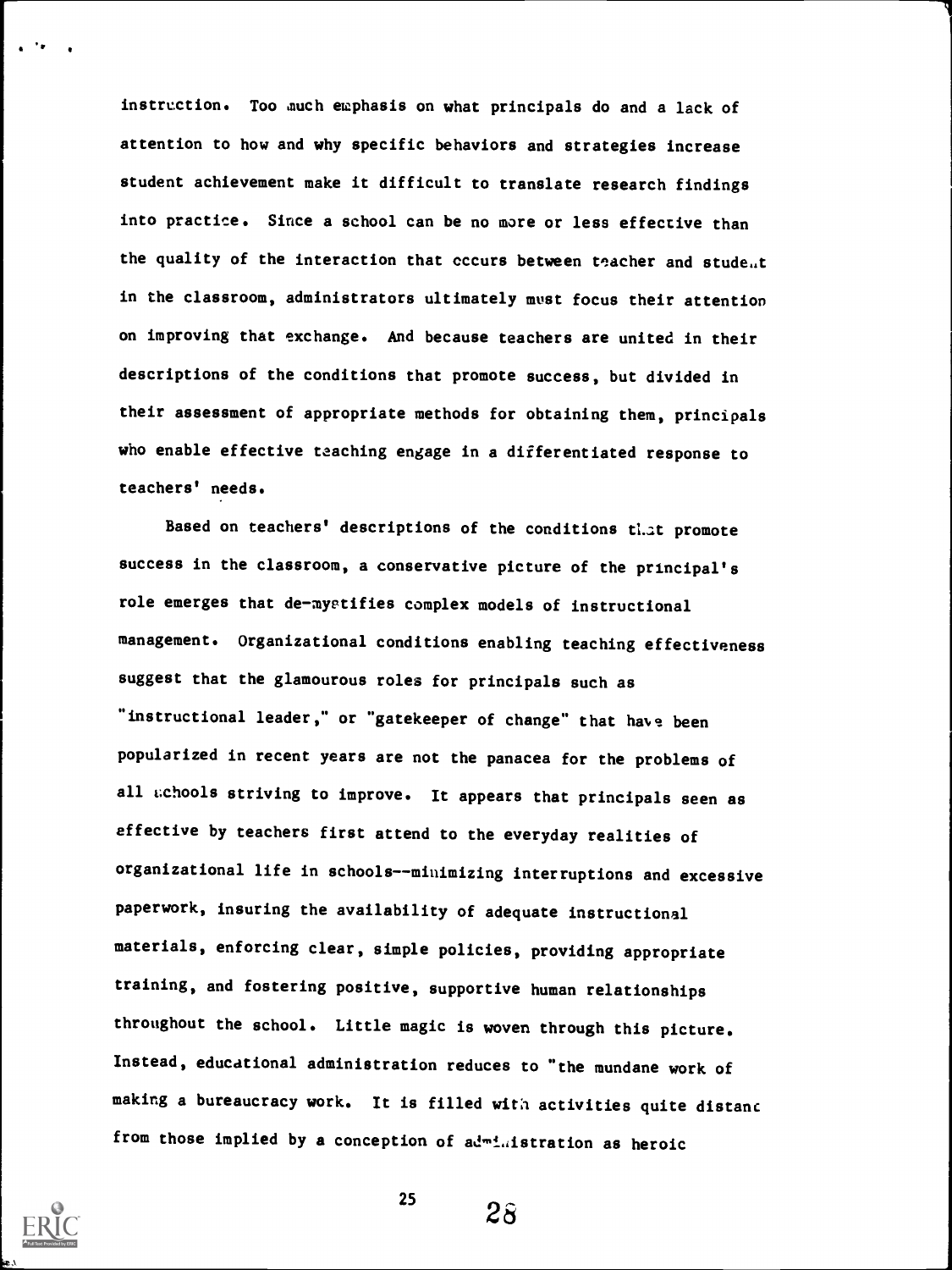leadership. It profits from elementary competency." (March, 1978:233) Teachers don't need Superman--Clark Kent or Lois Lane will do just fine.

The image of school-site leadership that flows from teachers' descriptions is this: Effective leadership takes many different forms and styles, but it always leads to the same end--the construction of an environment around the classroom where principals minimize uncertainty and assure emotional support for teachers. This perspective helps us to understand how and why specific administrative behaviors translate into teachers' feelings of efficacy. Organizational conditions, more than any lack of expertise on the part of teachers, impede effective instruction. Successful administrators focus their efforts on manipulating those conditions to enable--not prescribe--instruction. After all, teachers, not administrators, ultimately control learning outcomes in schools.

This analysis of teaching and the organizational conditions that support classroom effectiveness paint a picture of organizational leadership that rests soundly within the norms and values of the teaching profession. Rather than control through tight coupling (Rosenholtz, 1985), leadership may also be viewed in terms of enablement. The major flaw in much of the research on effective schools and the leadership prescriptions it offers becomes clear at this point. Most of this work was conducted in the turbulent environments of urban schools, where active, highly visible principals achieved success because only in this manner could they buffer their teachers from uncertainty. The appropriateness of generalizing these findings to other settings is questionable (Rowan, et al, 1983).



I \*1

26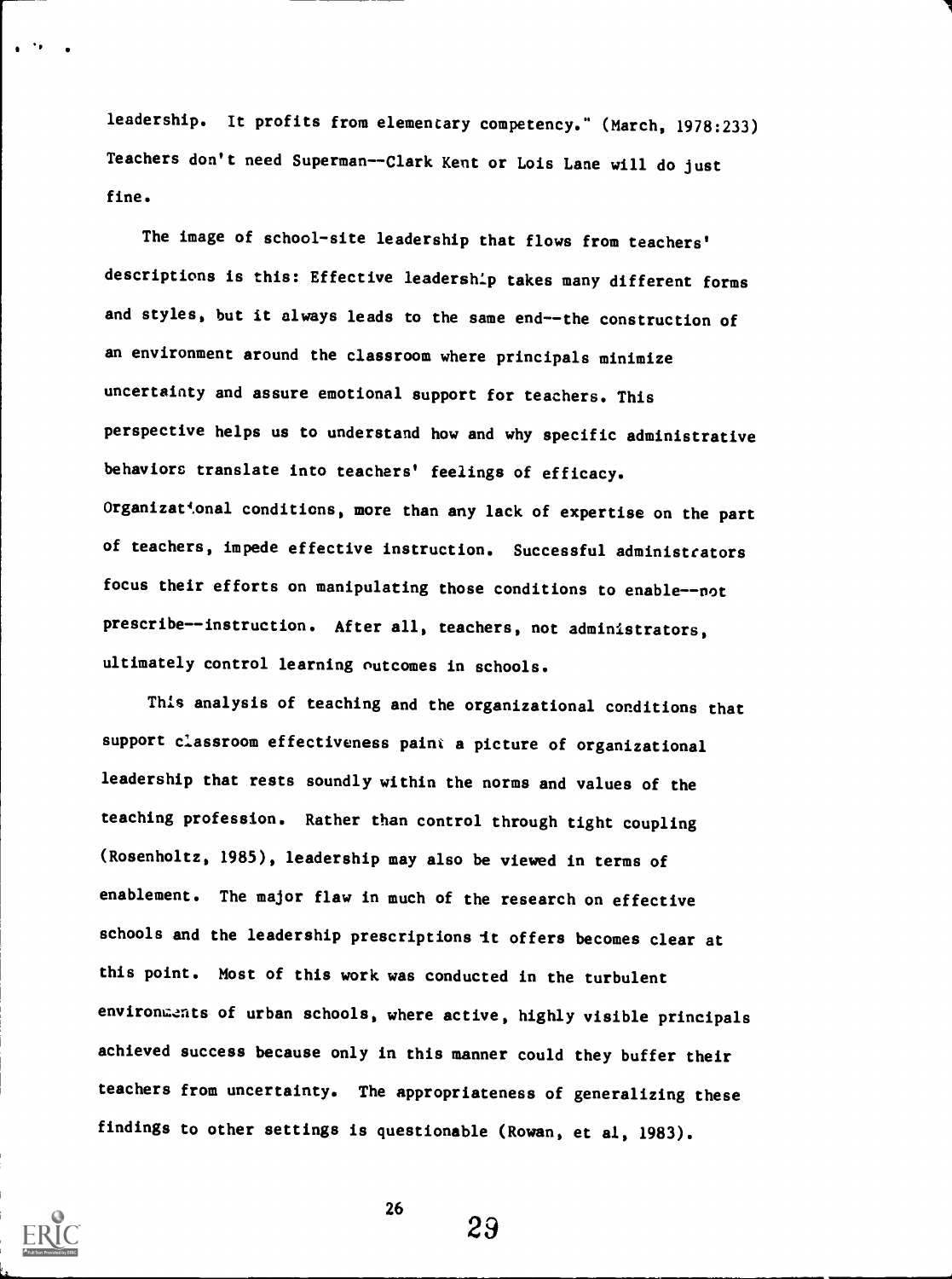Enabling effective instruction in other contexts might involve much less visible involvement by the principal in teachers' classrooms. Some teachers in our sample were supported by principals who manifested their expertise behind the scenes, yet produced results which enabled teachers to succeed in much the same way urban teachers in effective schools do. Leadership in schools involves finding the proper balance between control and discretion so that teachers with differentiated needs experience conditions that support them. By focusing on the needs of a given school and a given staff, instructional management becomes an exercise in problem solving, not conformity to a set of research generated prescriptions. This picture is both more complex and more subtle than preceeding descriptions.

Many problems still remain for future research. Keeping in mind the danger of prescribing what ought to be from what is (the naturalistic fallacy), these findings must be treated cautiously, accepted as plausible hypotheses for future testing. Principals still toil under a mountain of constraints. Being a principal will always 9 involve as much art as science. Lack of money, time, expertise, and power constrain even the most well intentioned individuals in their attempts to effectively buffer 'eachers' classrooms from organizational uncertainty. The need remains to combine teachers' and principals' perspectives into a unified model.

Thus, teachers' perspectives on the conditions enabling their classroom success do not represent the last word. Teachers, after all, have been described *Ps* "wanting it all" on many previous occasions (McPherson, 1979: 241). At the same time, their perspective cannot be ignored. Without their cooperation and support, the most well intentioned reform effort will fail. Somehow, over the past



27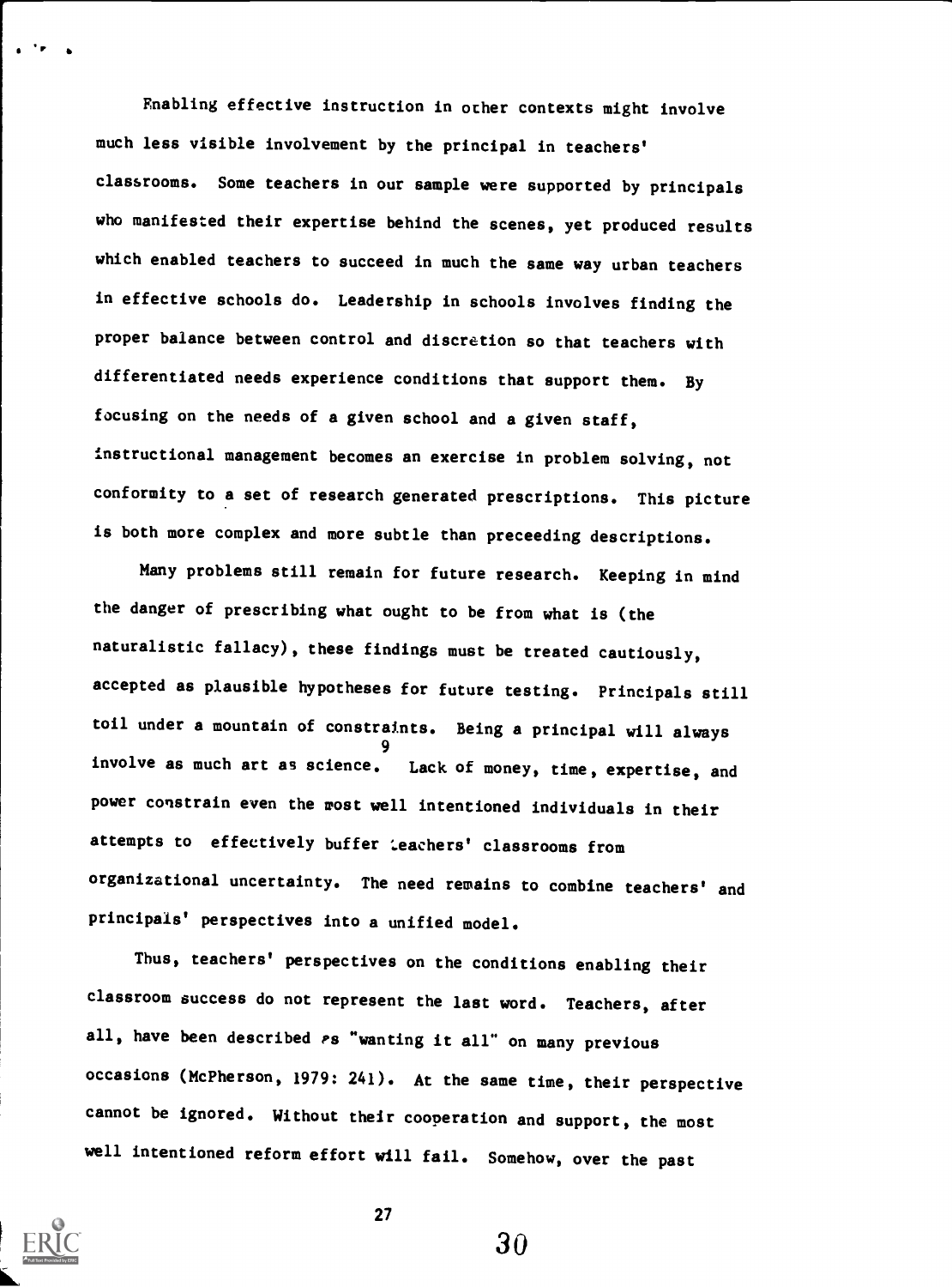several decades, researchers and policy makers alike have lost sight of the fact that the interests of teachers and administrators are essentially identical. Both benefit from good instruction and achievement gains. Both benefit from effective schools, Therefore, a perspective on instructional management that emanates from and focuses on the classroom has the potential to reverse an unfortunate and sometimes disruptive trend. It makes teachers and administrators partners in the school improvement effort.

I

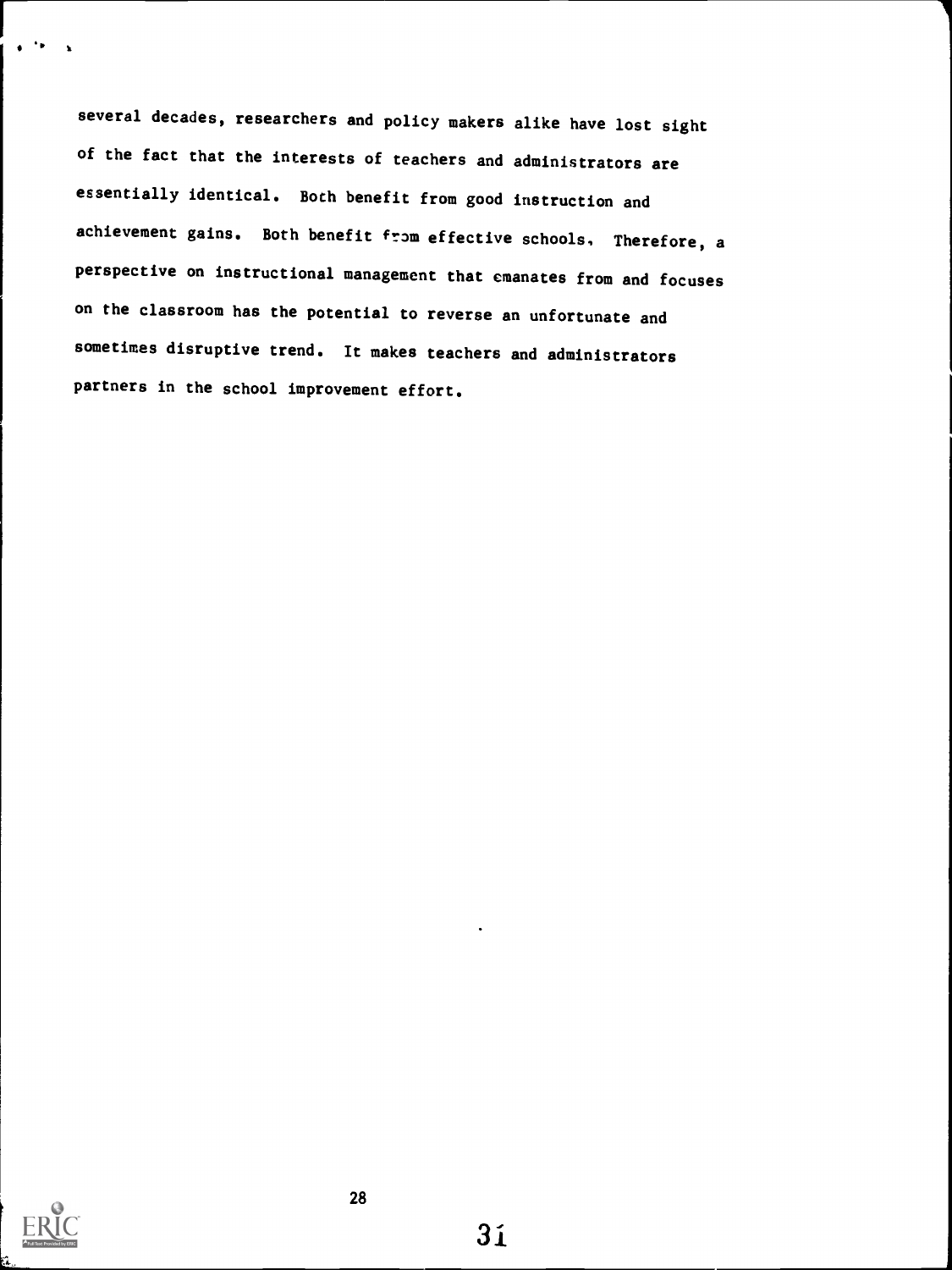This paper uses the findings of an ongoing study of the sources of teacher effectiveness and satisfaction, sponsored by the Walter S. Johnson Foundation and conducted by Milbrey McLaughlin, Annette Lareau, Scott Pfeifer, Deborah Swanson-Owens, and Sylvia Yee of the Stanford University School of Education. Data for this paper was gleaned from questions such as, "What things in your classroom or school enable (or prevent) you from doing your best as a teacher?" and, "If you were principal, what would you change to enable the teachers to be more effective?" Comments were coded based on the framework presented in the paper, subject to comments and criticisms from members of the research team.

#### 2

1

Analysis of the entire set of teachers' responses in this study revealed a complex set of professional skills teachers identified as necessary to effective teaching. In all, over 155 separate responses described the diversity of the teaching act. See Swanson-Owens, 1986 for a further elaboration of this point.

### 3

Ken Macrorie in his book, "Twenty Teachers," uses the term "enabler" to describe teachers who, in his words, "did good works." (p. xi) Teachers who are enablers allow others--both students and colleagues--to do their best, "to extend their already considerable powers." (p. xii) But the term applies equally as well to principals, or anyone, for that matter, who manages the work of others. Teachers in this sample portrayed effective principals in much the same way Macrorie portrays the 20 teachers in his book.

### 4

I intentionally ignore the difficult issue of teacher incompetence in this paper, though several teachers did mention it as an important issue for principals to deal with in the school. However, I believe that emphasis on teacher incompetence has far exceeded its usefulness, given that the worst estimates claim that no higher than 10% of teachers fail to perform adequately. The remaining 90% must still be supported, and this paper addresses this issue. For a discussion of district approaches to evaluation that achieve both accountability and improvement goals, see McLaughlin & Pfeifer, (forthcoming).

#### 5

Buffering and bridging of the technical core of the organization is a recurrent theme in organizational theory (see Scott, 1981: 188-203 for a complete discussion). It has been directly applied to interpretations of the effective schools research in the work of Rosenholtz (1985:370-373). In this conception, classrooms are viewed as separate sub-units of the school organization, and teaching becomes the "technical work of the enterprise." Just as the manager of an auto plant buffers his assembly line by insuring an adequate supply of raw

29



#### NOTES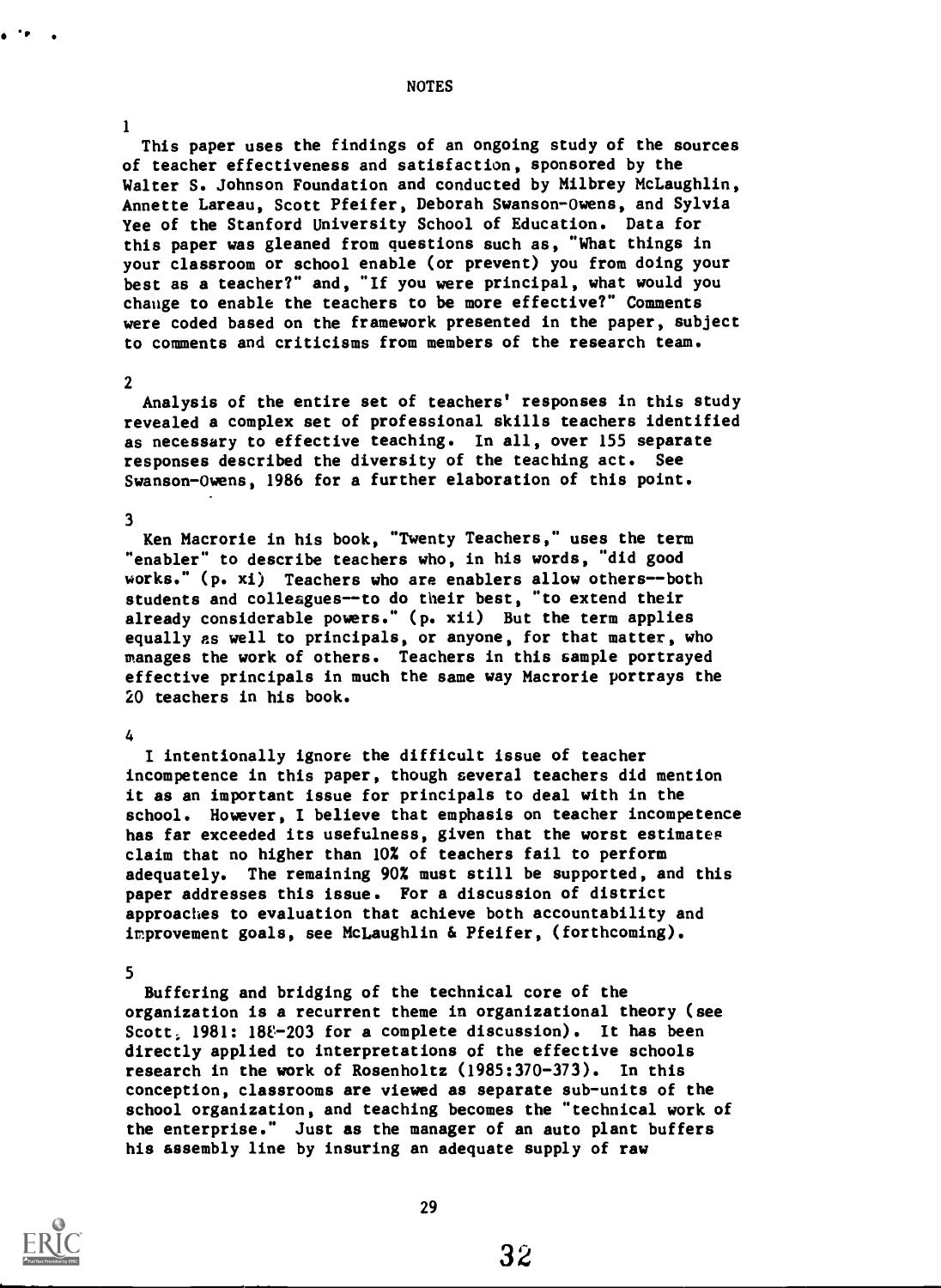materials, so  $L$ .) must the principal perform similar activities to insure that teaching occurs uninterrupted.

### $\mathbf{6}$

'\* .

In the ERS poll, 53% of the teachers felt that lack of sufficient materials were either a major or minor problem detracting from quality teaching. In the metropolitan Life poll, 39% of the teachers indicated that they faced the least adequate teaching environment in terms of materials and support personnel, and another 40% reported experiencing a teaching environment where specific aspects of that environment were deficient.

#### 7

At this point, the nagging issue of accountability rears its ugly head. Pressure from both parents and central office personnel often make it difficult for a principal to provide a comfort zone while demanding adherence to bureaucratic regulations. Teachers' comments did shed some light on this issue, which I discuss in greater detail in a later section.

#### 8

Special thanks go to Larry Cuban for pointing out this important point while reviewing an earlier draft of this paper.

9

School administration has also been described as following "a bus schedule with footnotes by Kierkegaard" (March, 1978: 244). Such an analogy captures both the mundane aspects of administration--making the bus schedule work--and the artistic-the need for footnotes from the sages to assist our interpretation of the ambiguities of life. Both are necessary for administrators striving to comprehend both the possibilities and limits of deliberate action.

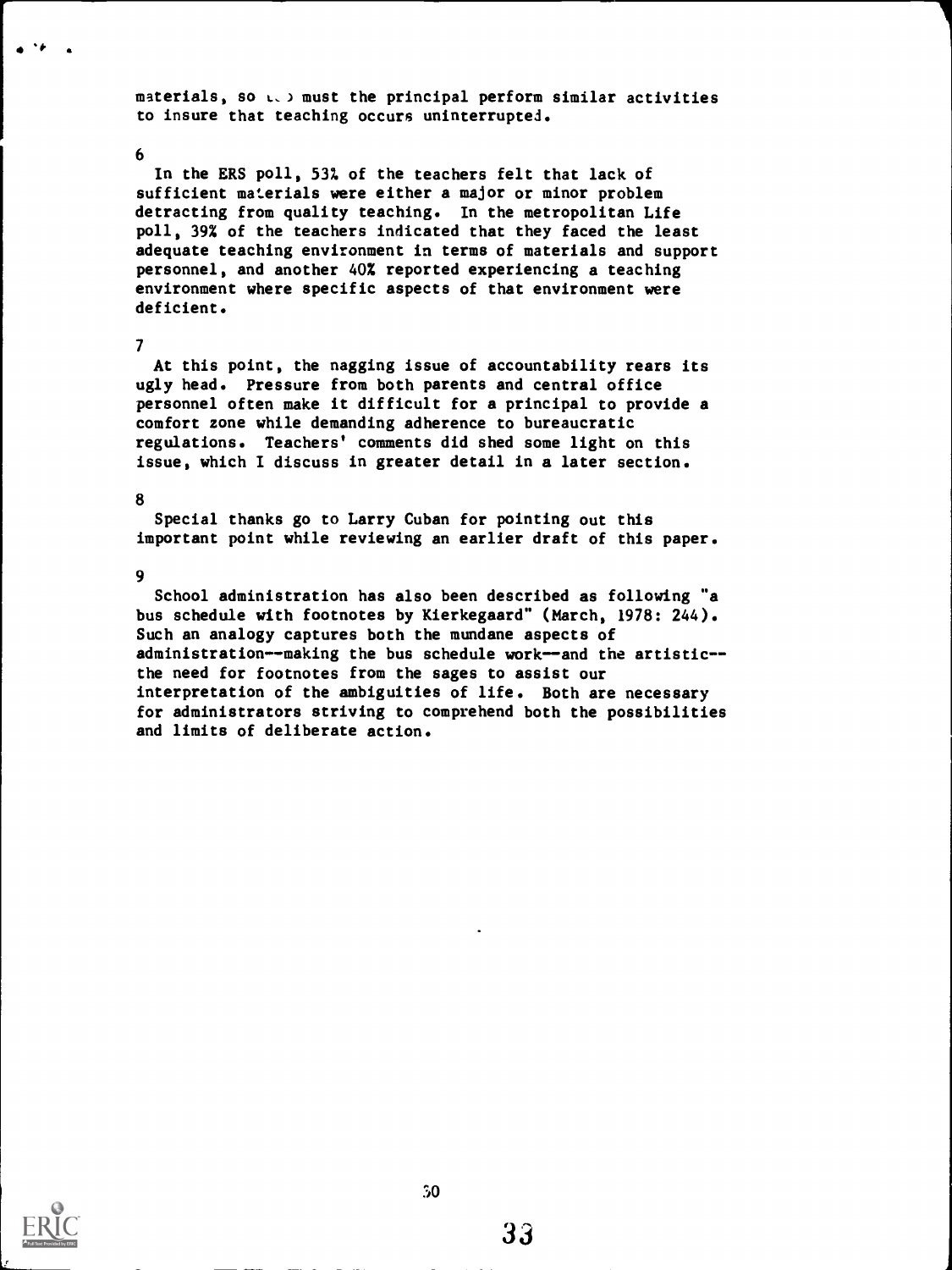#### **REFERENCES**

Blake, R.R. and J.S. Mouton, "Managerial facades," Advanced Management Journal, July, 1966.

Bossert, S., Dwyer, D., Rowan, B., and G. Lee, "The instructional management role of the principal," Educational Administration Quarterly, 18, 3, 1982, 34-64.

Bridges, E.M., "Research on the school administrator: The state of the art," Educational Administration Quarterly, 18, 3, 1982,  $12 - 33.$ 

Brookover, W., Schweitze<sup>-</sup>, J., Schneider, J., Beady, C., Flood, P., and J. Wisenbaker, 'zlementary school climate and school achievement," American Educational Research Journal, 15, 1978, 301-318.

Crowson, R.L. and V.C. Morris, 'Administrative control in largecity school systems: An investigation in Chicago," Educational Administration Quarterly, 21: 4, Fall, 1985, 51-70.

Cuban, L., "Conflict and leadership in the superintendency," Phi Delta Kappan, September, 1985, 28-30.

Denham, C. and A. Lieberman, Time to learn, Washington, D.C.: National Institute of Education, 1980.

Dwyer, D., Lee, G., Rowan, B. and S. Bossert, Five principals in action: Perspectives on instructional management, Paper presented at the annual meeting of the American Educational Research Association, Montreal, 1983.

Dwyer, D., Barnett, B., and Lee, G., The school principal: Scapegoat or last great hope, San Francisco: Far West Laboratory, 1985.

Educational Research Service, Educator Opinion Poll, Arlington, VA: Educational Research Service, 1985.

Firestone, W.A. and B.L. Wilson, "Using bureaucratic and cultural linkages to improve instruction: The principal's contribution," Educational Administration Quarterly, 21, 2, 1965, 7-30.

Hallinger, P. and J. Murphy, "Assessing the instructional management behavior of principals," The Elementary School Journal, 86, 2, 1985, 217-247.

Halpin, A.W., The leadership behavior of school superintendents, Chicago: Midwest Administration Center, The University of Chicago, 1959.

Harnischfeger, A. and D. Wiley, Time and learning in California schools, Sacramento, CA: California Testing Program, 1984.

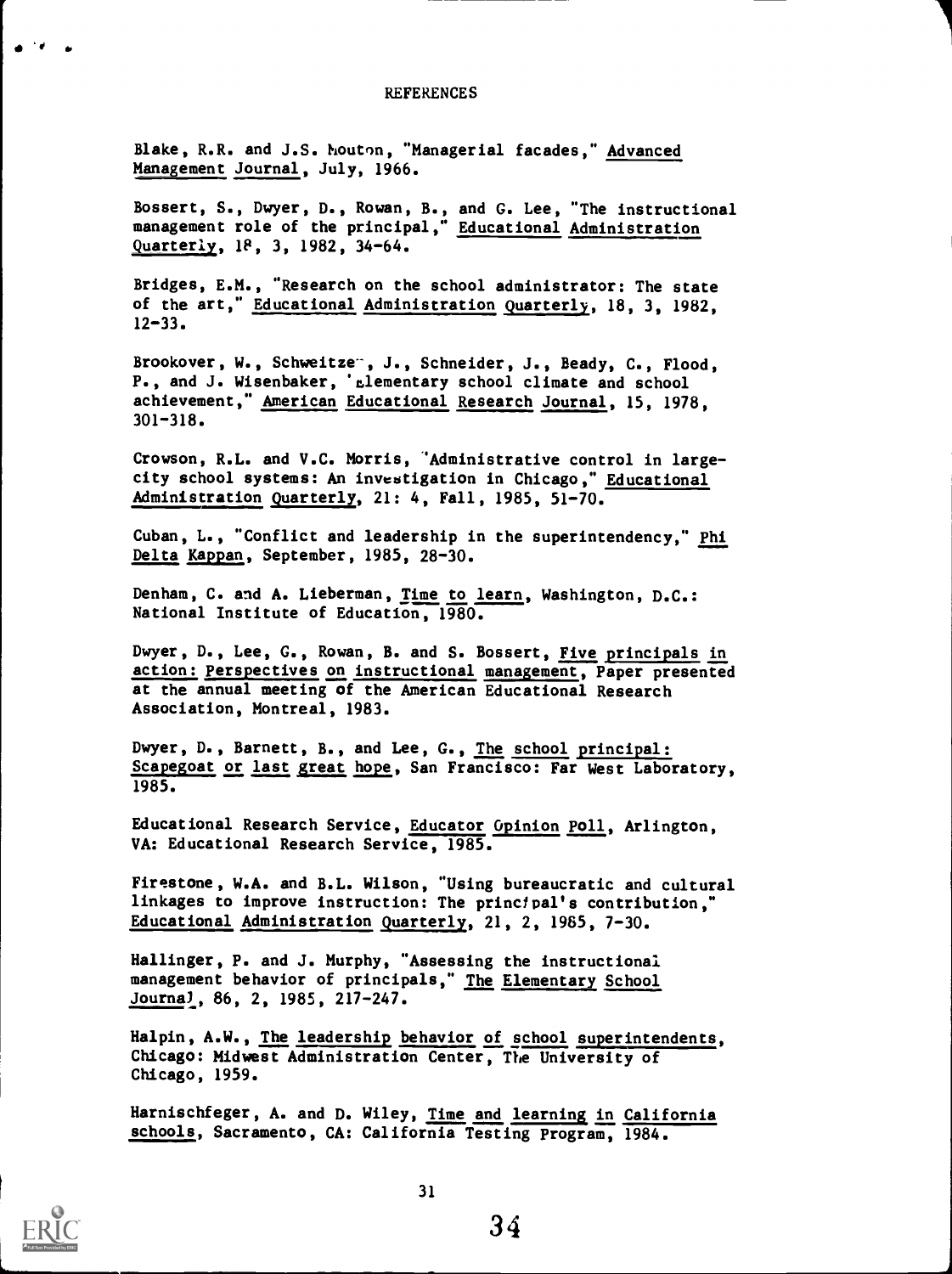Harris, L. The metropolitan life survey of the American teacher, 1985, New York: Metropolitan Life Insurance Company, 1985.

Hersey, P. and K.H. Blanchard, "Life cycle theory of leadership," Training and Development Journal, May, 1969, 26-34.

Kroeze, D.J., "Effective principals as instructional leaders: New directions for research," Administrator's Notebook, 30, 9, 1984.

Leithwood, K.A. and D.J. Montgomery, "The role of the elementary school principal in program improvement," Review of Educational Research, 52, 3, 1982, 309-339.

Lightfoot, S.L., The good high school: Portraits of character and culture, New York: Basic Books, 1983.

Lortie, D., Schoolteacher: A sociological study, Chicago: University of Chicago Press, 1975.

Lortie, D., The elementary school principal in suburbia: An occupational and organizational study, Washington, D.C.: National Institute of Education, 1983.

Macrorie, K., Twenty teachers, New York: Oxford University Press, 1984.

March, J.G., "American public school administration: A short analysis," School Review, 86, 1978, 217-250.

Martin, W. and D. Willower, "The managerial behavior of high school principals," Educational Administration Quarterly, 17, 1981, 69-90.

McLaughlin, M.W. and R.S. Pfeifer, Teacher evaluation: Learning for improvement and accountability, Stanford University: Institute for Educational Finance and Governance, forthcoming.

McLaughlin, M.W., Pfeifer, R.S., Swanson-Owens, D. and S. Yee, "Why teachers won't teach," Phi Delta Kappan, 67, 6, 1986, 420-425.

McPherson, G.H., "What principals should know about teachers," in D.A. Erickson and T.L. Reller (eds.), The principal in metropolitan schools, Berkeley: McCutchan, 1979.

McPhee, J.A., <u>The headmaster: Frank L. Boyden of Deerfield</u>, New York: Farrar, Straus, and Giroux, 1966.

Mintzberg, H., <u>The nature of managerial work</u>, New York: Harper and Row, 1973.

Phi Delta Kappa, The role of the principal, Bloomington, IN: Phi Delta Kappa Center on Evaluation, Development, and Research, 1983.